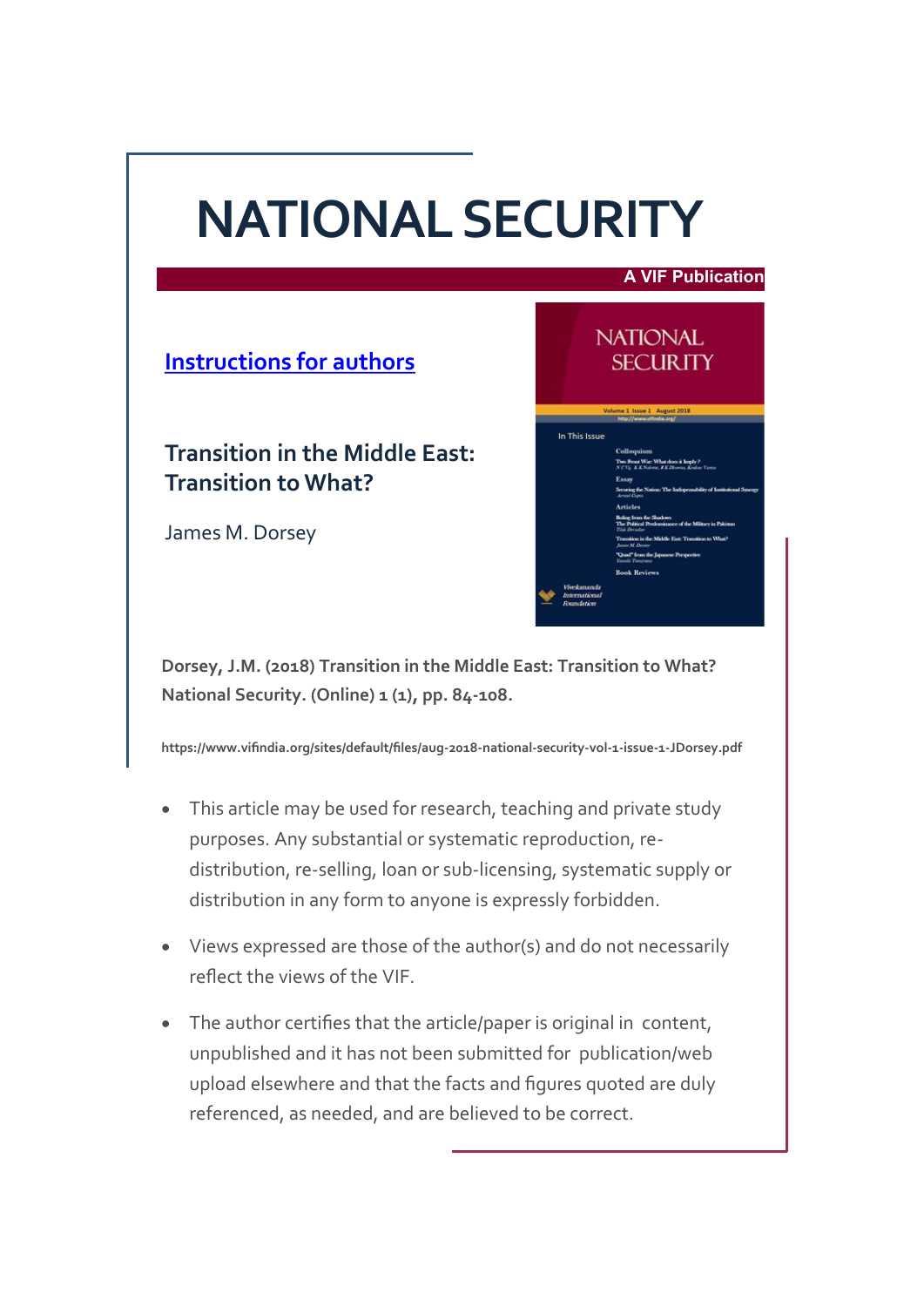# **Transition in the Middle East: Transition to What?**

James M. Dorsey\*

#### **Abstract**

*The Middle East and North Africa are embroiled in multiple transitions, involving social, economic and political change at home, and struggles for power across the region dominated by the rivalry between Saudi Arabia and Iran. The often volatile and violent transitions amount to battles for survival of autocratic regimes and confrontations between either counterrevolutionary or autocratic forces, who oppose political change and see limited and controlled reform as a survival strategy, and forces seeking fundamental change of economic and political systems. The battles are overlaid by great power competition in a world in which the balance between the United States, China and Russia is in flux and regional powers like Saudi Arabia, Iran, and Israel are flexing their muscles. While the name of the game is beyond doubt transition, the question remains: transition to what?* 

To conceptualise the upheaval in the Middle East and North Africa is to understand that the region is enmeshed in a lengthy period of transition. understand that the region is enmeshed in a lengthy period of transition. Complicating the transition is the fact, that it involves multiple inter-linking sub-plots and proxy wars, as well as struggles between external powers, such as the United States and Russia (Goldenberg and Smith, 2017). Historically, periods of political transition last on average, anywhere between a decade and half a century (Moon, 2005). If that is the yardstick, then the Middle East is into the eighth year of transition and still at the beginning. Moreover, if transition is the name of the game, the question is a transition to what?

<sup>\*</sup>Dr. James M. Dorsey is a senior fellow at the S. Rajaratnam School of International Studies, co-director of the University of Würzburg's Institute for Fan Culture, and co-host of the New Books in Middle Eastern Studies podcast. James is the author of The Turbulent World of Middle East Soccer blog, a book with the same title, Essays on Sports and Politics in the Middle East and North Africa, and the forthcoming China and the Middle East: Venturing into the Maelstrom, among others.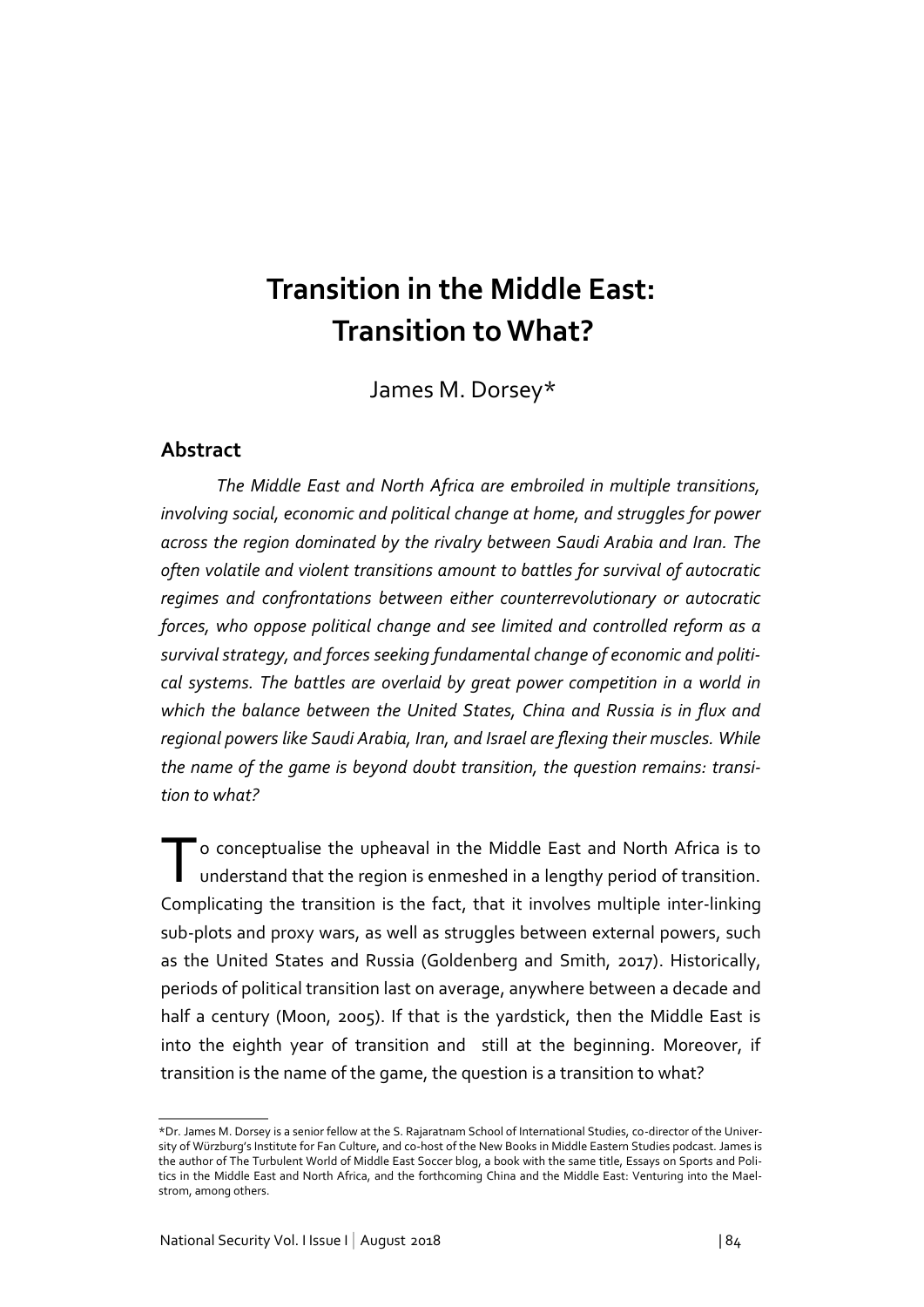Dominating the answer is the determination of Arab autocrats to stymie popular revolts at whatever cost and maintain the status quo, to the degree possible. The autocratic effort has schematically two aspects: a global Saudi campaign to contain the fallout of the 1979 Islamic revolution in Iran (Dorsey, 2016); and a broader Arab autocratic struggle to push, in the wake of the 2011 popular Arab revolts that toppled leaders of four countries and sparked protests in many more, for a Saudi-United Arab Emirates-led regional order based on an upgraded 21<sup>st</sup> century version of autocracy designed to fortify absolute rule (Dorsey, 2013a).

At the core of both, is the existential battle for regional hegemony between Saudi Arabia and Iran as one of several key drivers of what, post-2011, has evolved into an Arab counter-revolution that is as much about the

Islamic republic as it is about opposition to concepts of popular sovereignty, transparent and accountable rule--if not democratisation, expressions of political Islam, and definitions of universal human rights. To achieve that, autocrats have embraced economic reforms accompanied by the inevitable social changes that would allow them to efficiently deliver public goods and services. It is an approach that rejects basic freedoms and political rights, and therefore is unlikely to produce

**Saudi Arabia has for the past four decades been locked in a global battle with Iran for dominance in the Muslim world.**

more open and inclusive political systems in which all segments of society have a stake, and involves the unilateral rewriting of social contracts.

#### **An Existential Battle**

Saudi Arabia has for the past four decades been locked in a global battle with Iran for dominance in the Muslim world. For the Al Sauds, the kingdom's ruling family, the struggle with the Islamic republic is existential. Iran not only represents an alternative form of Islamic rule that recognises some degree of popular sovereignty, but one that was established by a popular revolt that toppled the monarchy and an icon of US power. It also has assets the kingdom either lacks, or are less of an advantage compared to those of Iran. They are assets that are key to sustaining regional hegemony: a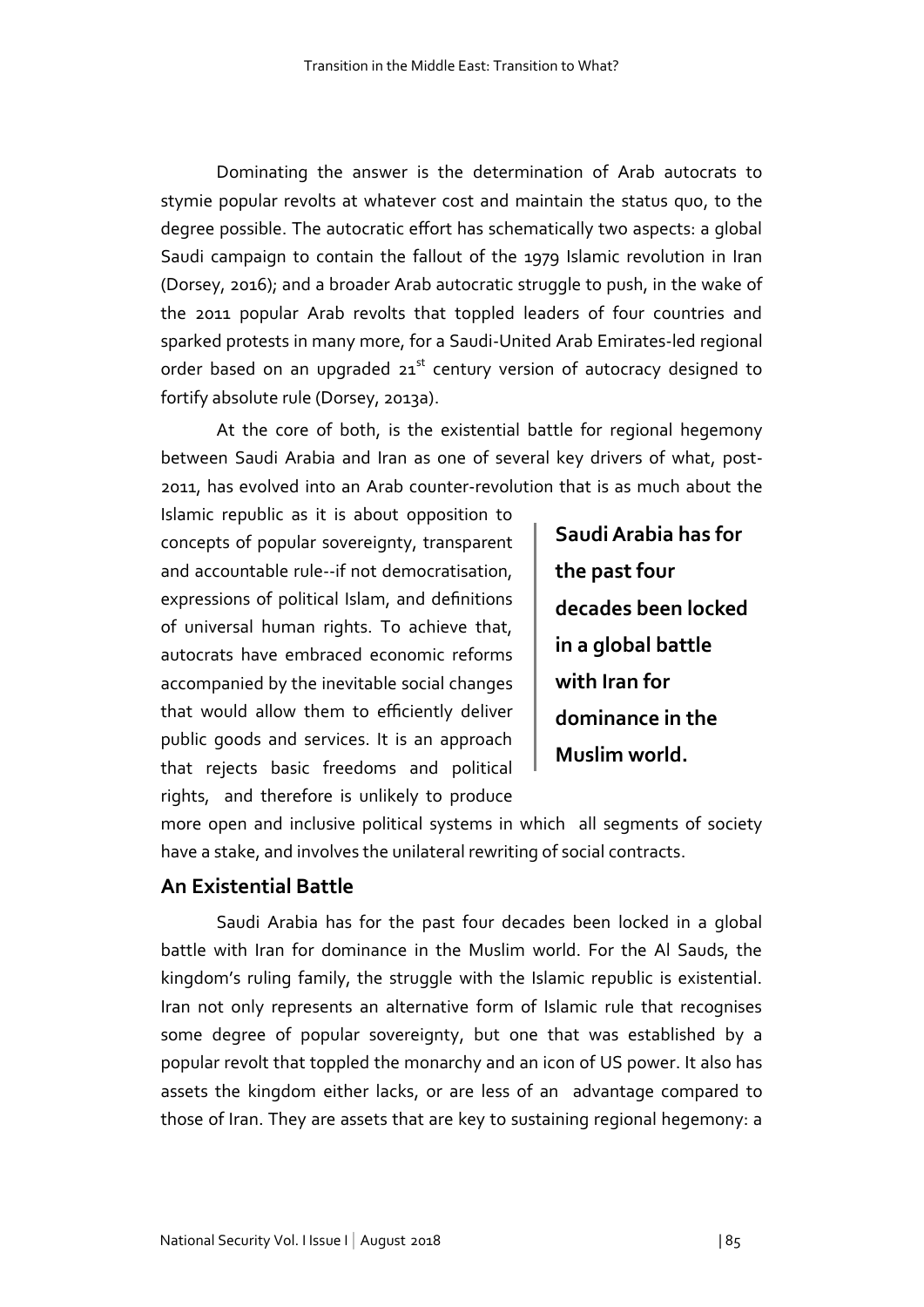large, highly educated population; a large domestic market; an industrial base; a battle-hardened military; geography; and a deep-seated identity grounded in a history of empire.

The Saudi-Iranian rivalry thrives on mutual zero-sum perceptions bolstered by the new found assertiveness of the conservative Gulf states and the heightened sense of encirclement in Iran. Conscious of its inherent weaknesses, Saudi concerns were further reinforced by the Islamic Republic's often bellicose rhetoric and the belief that it is bent on exporting its revolution(Ram, 1996). The kingdom sees the rising Iranian influence in Lebanon, Syria, Iraq, and Yemen as evidence of the Islamic Republic's regional hegemonic ambitions.

**Iran sees the spread of its influence as part of a forward defence policy that is designed to enable it to break out of its prolonged isolation and to end the sanctions that go back to the 1979 toppling of the Shah.**

Viewed from Tehran, the Middle East looks very different. Iran sees the spread of its influence as part of a forward defence policy that is designed to enable it to break out of its prolonged isolation and to end the sanctions that go back to the 1979 toppling of the Shah. Despite its strategic advantages, it sees a region dominated by forces that are intrinsically hostile to it and possess superior military capabilities. It is a perception that is rooted in the eight-year-long war in the 1980s, when the West and a majority of Arab states backed the Iraqi invasion of Iran. In response, Iran has sought to counter this encirclement by

achieving self-sufficiency in asymmetric military capabilities and increasing its strategic depth. Iran's ballistic missile programme, its network of proxies, and its alliance with Syria all serve to bolster that effort (International Crisis Group, 2018).

Saudi Arabia and Iran's opposing perceptions threaten to become self-fulfilling prophecies. Their epic battle is being fought not only on the international and Middle Eastern stage, but domestically in Muslim and non-Muslim nations that span the globe. Saudi Arabia's soft power thrust, the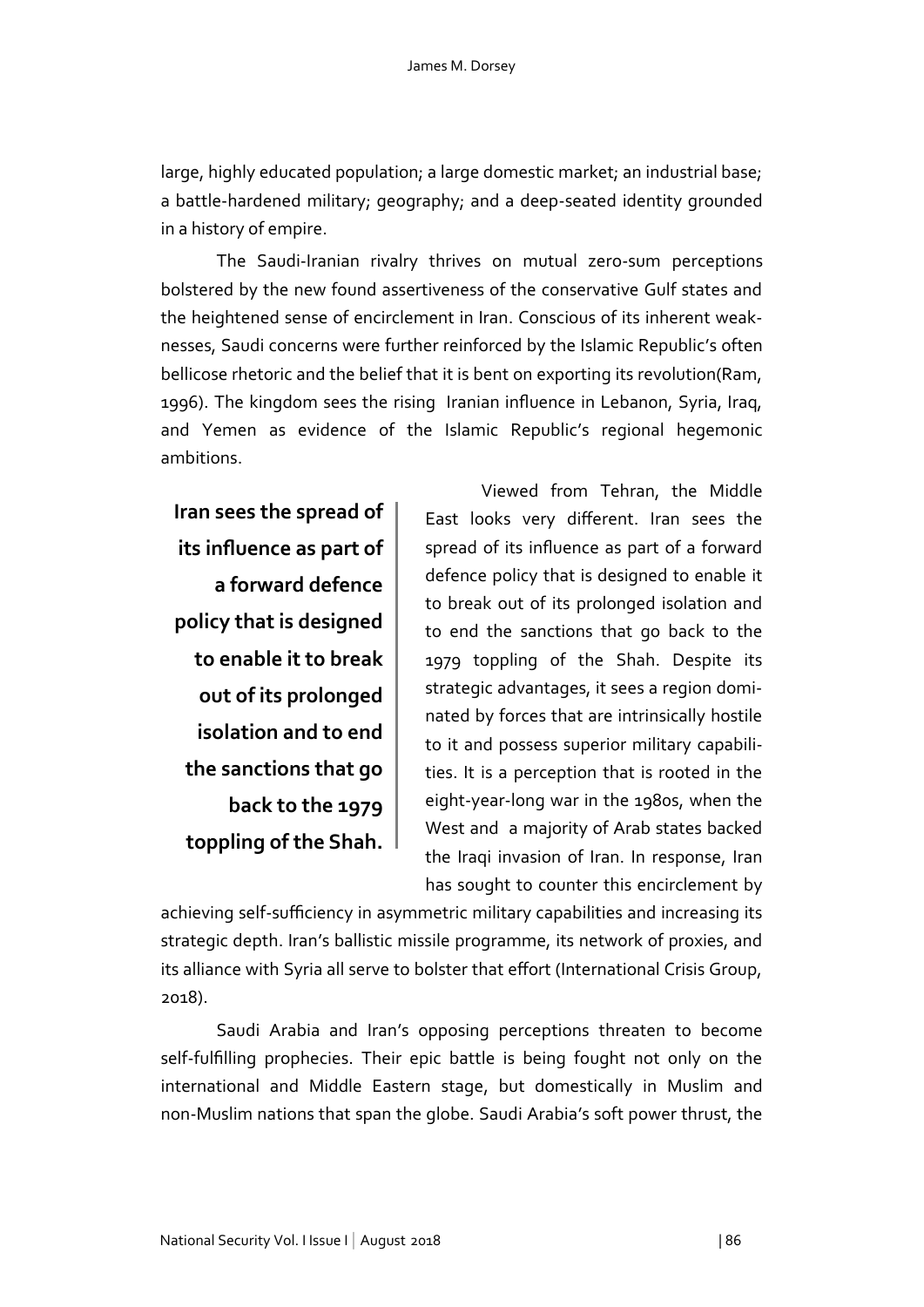single largest public diplomacy campaign in history, aligned itself neatly with Muslim governments that opportunistically played politics with religion and Muslim communities that embraced Saudi-style Sunni ultra-conservatism, instead of feasible alternatives.

### **Pre-empting Greater Political Participation**

The rivalry between the kingdom and the republic dominates the Middle East's geopolitics and overshadows the region's second transition that began with the 2011 popular Arab revolts. It continues to play out in the region's multiple wars and autocratic efforts to reform economies in a bid to

garner popular support, by ensuring that the more efficient delivery of public services and goods squashes any thirst for greater political participation. If the first round of the revolts was the toppling of four presidents, the second, but by no means last, round is the autocratic counter-evolution. Tunisia may be teetering, but is the only revolt that was not defeated. Egypt has turned into a brutal dictatorship that makes the rule of toppled president Hosni Mubarak look benign (Hammer, 2017). Yemen

**The rivalry between the kingdom and the republic dominates the Middle East's geopolitics and overshadows the region's second transition that began with the 2011 popular Arab revolts.**

and Libya are torn apart by war. Syria is war-ravaged. Bahrain is a powder keg waiting to explode. Elsewhere in Morocco (Abdennebi and Laessing, 2018), Algeria (Chikhi, 2018) and Sudan (Amin, 2018) protests that are demand- and sector-specific or regional have become par for the course.

In other words, despite the talk of an Arab winter rather than an Arab spring, the revolts have not gone away. Discontent is simmering under the surface, much like it did before 2011, at times exploding on to the streets as it did in Iran in late 2017 and early 2018. To be sure, repression -- the name of the game in the Middle East and North Africa-- intimidated many who saw what happened in countries like Syria, Iraq, Yemen, Libya, and Bahrain since 2011 and are reluctant to risk a similar fate. Nonetheless, one cannot discount black swans, or what one scholar and a veteran of the overthrow of Ferdinand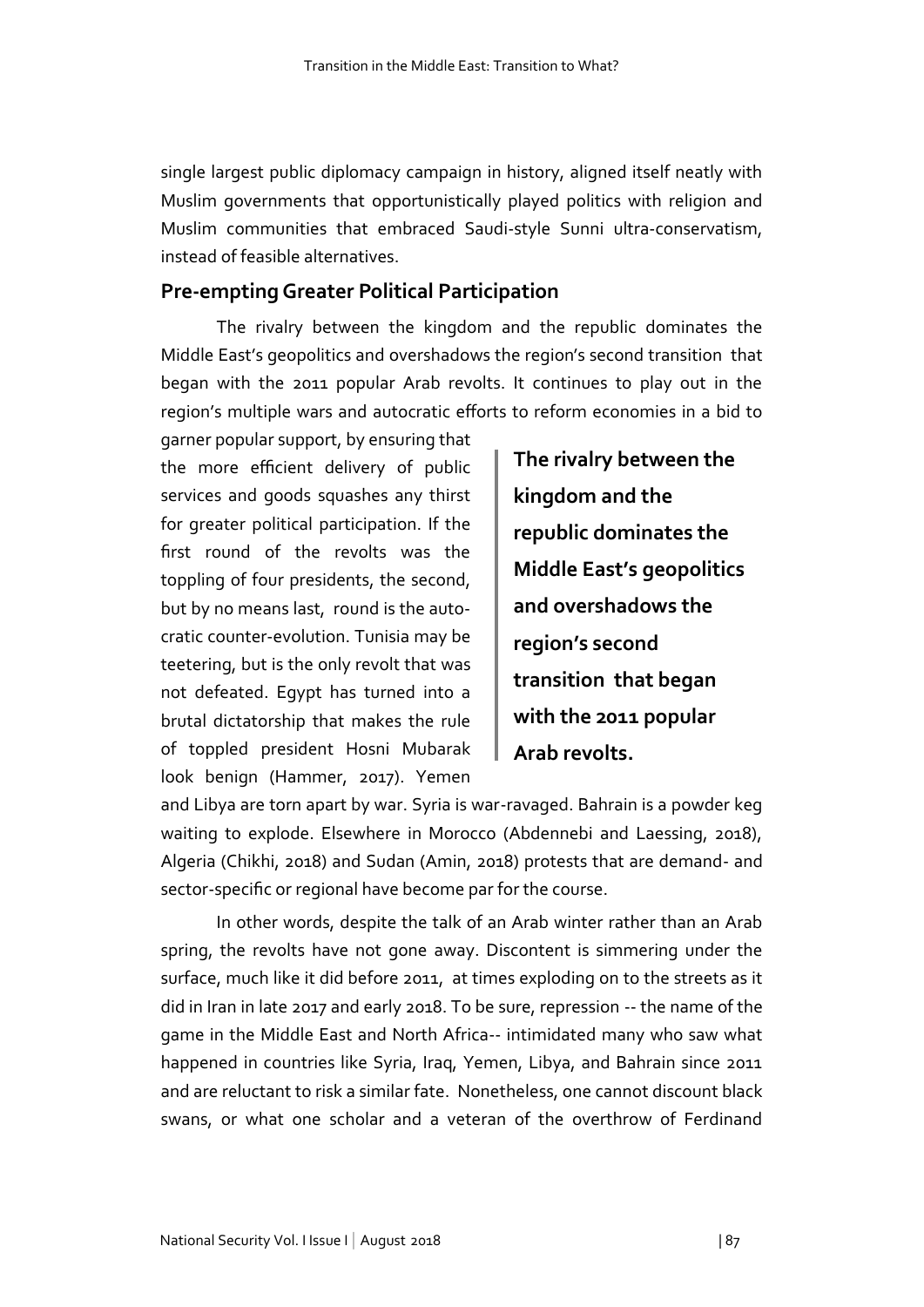Marcos in the Philippines, terms moral shock, an unpredictable event that triggers a revolt like the 1986 killing of Philippine Senator Benigno Aquino Jr, (Gavilan, 2016) or the self-immolation of Mohamed Bouazizi, the fruit and vegetable vendor, in late 2010 in Tunisia that sparked the Arab revolts (Abouzeid, 2011).Nevertheless, the problem with either concept is that it is only in hindsight that one realises whether it was a black swan or moment of moral shock.

**..2011 occurred because autocracies, with few very exceptions, had failed to deliver public goods and services, a failure that involved enormous human cost, that most autocrats have yet to address with deeds rather than words.**

Middle Eastern leaders are not oblivious to these risks. Their solution is economic change and depending on the country, either social tightening as in Egypt (Michaelson, 2017) or social liberalisation, as in Saudi Arabia (Mckernan, 2017). The fact of the matter is that 2011 occurred because autocracies, with few exceptions, had failed to deliver public goods and services, a failure that involved enormous human cost, that most autocrats have yet to address with deeds rather than words.

# **Stymieing the Will of the People**

The autocratic response to the 2011 Arab revolts was not one that was designed to tackle causes and address grievances. It was one driven by efforts to ensure regime survival and existential regional struggles in which the United Arab Emirates, Saudi Arabia and Iran were key players. The response linked the Saudi-Iranian rivalry and the threat posed by popular discontent to a third transition, that involved a change in the region's historical security reliance on a hegemon – initially the Ottomans, then the British and post-World War II, the United States. The United States remains the hegemon and is likely to maintain its position for years to come. However, it no longer projects the reliability it used to, and is facing forces such as Russia abetted by China, as well as regional players like Iran and Syrian president Bashar al-Assad, who are willing to challenge it. It was US President Barak Obama who sparked doubts about the reliability of the US security umbrella (Maclean, 2017). He did so by embracing a pivot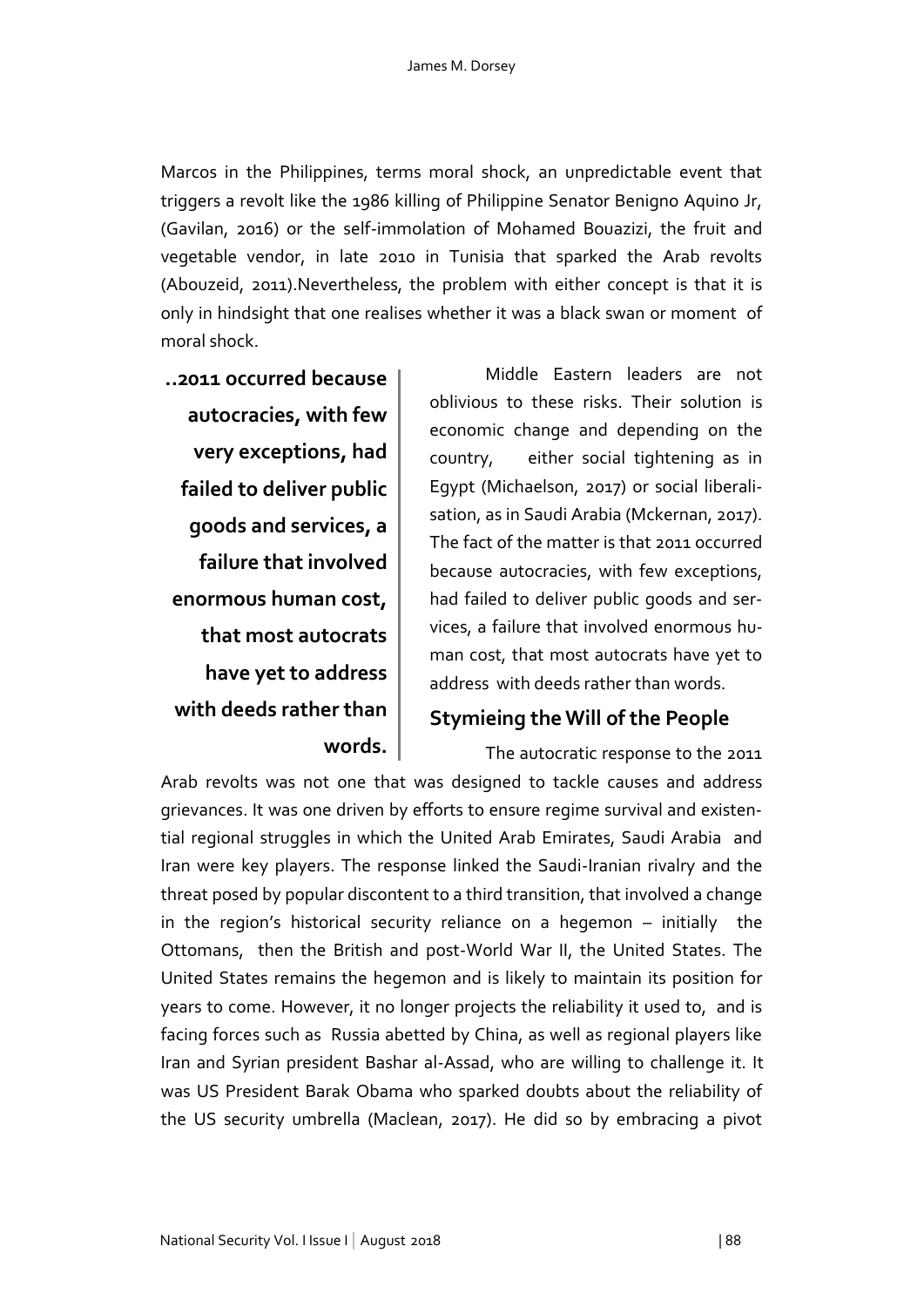towards Asia that, had it succeeded, would have diminished the importance of Middle East, in US national security (Cohen and Ward, 2013).

Obama's refusal to support Mubarak, as millions of Egyptians took to the streets in early 2011 to demand his removal after 30 years in office, sowed the seeds of doubt among Gulf leaders about his commitment to autocratic rule in the Middle East, as a pillar of stability (Roberts, 2015). Those doubts

were reinforced by Obama's willingness to engage with political Islam and entertain a role for the Muslim Brotherhood in Egypt and elsewhere in the region (Gulf New, 2014). What perhaps cemented autocratic Middle Eastern perceptions of Obama, as at best, a frenemy or wolf in sheep's clothing, was his willingness to engage rather than isolate Iran, with the conclusion of the 2015 international agreement that curbed the Islamic republic's nuclear programme (Schreck, 2016).

Obama spelt out his attitude towards Middle Eastern autocrats in 2002, during a rally in Chicago, when he opposed the then-President George W. Bush's plans to go to war against Saddam Hussein's Iraq. Still an Illinois senator,

**Obama's refusal to support Mubarak, as millions of Egyptians took to the streets in early 2011 to demand his removal after 30 years in office, sowed the seeds of doubt among Gulf leaders about his commitment to autocratic rule in the Middle East, as a pillar of stability.** 

Obama said, "You want a fight, President Bush? Let's fight to make sure our so -called allies in the Middle East—the Saudis and the Egyptians—stop oppressing their people, and suppressing dissent, and tolerating corruption and inequality" (Goldberg, 2016).The Gulf leaders' worst fears turned to reality when Obama entered the White House in 2008. Obama made it clear that, unlike Middle Eastern leaders, he did not see the Saudi-Iranian rivalry as a zero-sum game and believed that the rivals would have to co-exist in the region, in what would amount to a cold peace. In one of the several lengthy interviews published in 2016 Obama told Jeffrey Goldberg that it was: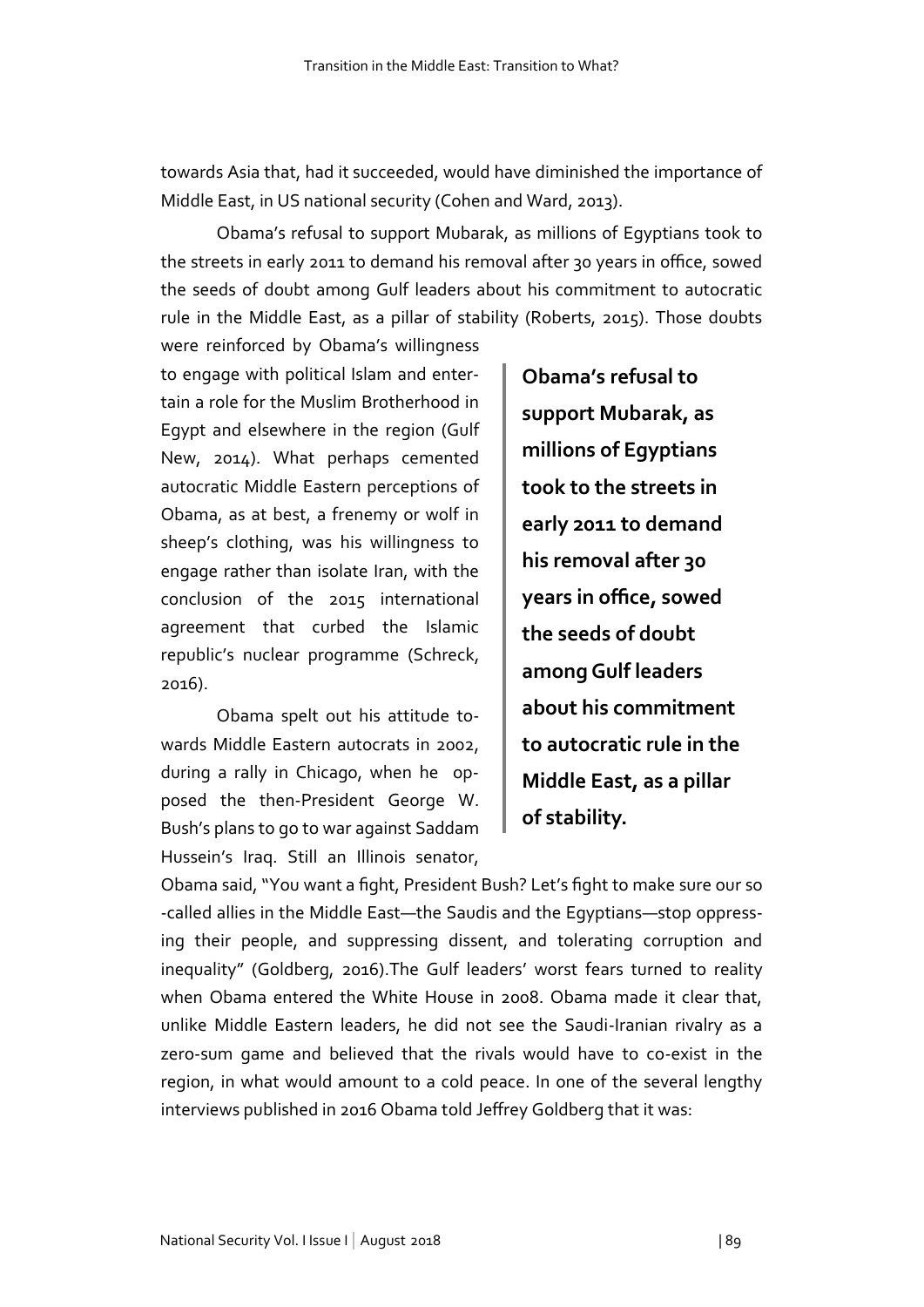An approach that said to our friends 'You are right, Iran is the source of all problems, and we will support you in dealing with Iran' would essentially mean that as these sectarian conflicts continue to rage and our Gulf partners, our traditional friends, do not have the ability to put out the flames on their own or decisively win on their own, and would mean that we have to start coming in and using our military power to settle scores. And that would be in the interest neither of the United States nor of the Middle East (Ibid) .

It was a message that, by then, had been heard loud in clear in Cairo, as well as the capitals in the Gulf. Together with the revolts of 2011, it had no greater impact than on two men with diagonally opposed concepts of regional security, the United Arab Emirates' Crown Prince Mohammed bin Zayed and the then Qatari emir, Hamad bin Khalifa Al Thani. In many ways, Hamad got off to a wrong start with Mohammed and then Saudi King Fahd by assuming power after a palace coup in 1995 that allegedly a year later, sparked a Saudi and UAE-sponsored failed military attempt to topple him (Al-Jazeera, 2018).

The failed coup may have been the straw that broke the camel's back. Yet, Hamad's plotting of an independent, idiosyncratic foreign and defence policy, that was at odds with Saudi and Emirati policies, was rooted in the long -standing Qatari understanding of its perilous geopolitical environment in which the kingdom, as well as Iran, figured both as friendly neighbours and potential threats. Moreover, as the world's only other Wahhabi state, Qatar from the outset, was determined not to emulate Saudi Arabia's empowerment of an ultra-conservative Sunni Muslim religious establishment with which the ruling family would share power (Dorsey, 2013b).

If Mohammed's approach was based on maintenance of the status quo, suppression of dissent and any expression of political Islam, and projection of military as well as soft power, Hamad operated in the seemingly naïve belief that Qatar was best served by being in front of the cart of political change everywhere in the region, but the Gulf. Hamad's defence policy was exclusively soft, rather than hard-power driven. It evolved around five pillars: maintaining relations with all parties to position Qatar as a go-to-mediator; projecting the Gulf state as a global, cutting-edge sports hub; situating Qatar as a transportation hub connecting continents with a world-class airline; turning the Gulf state into a cultural hub with dazzling museums and arts acquisitions; and investing in Western blue chips and high profile real estate (Dorsey, 2015, pp. 422-439).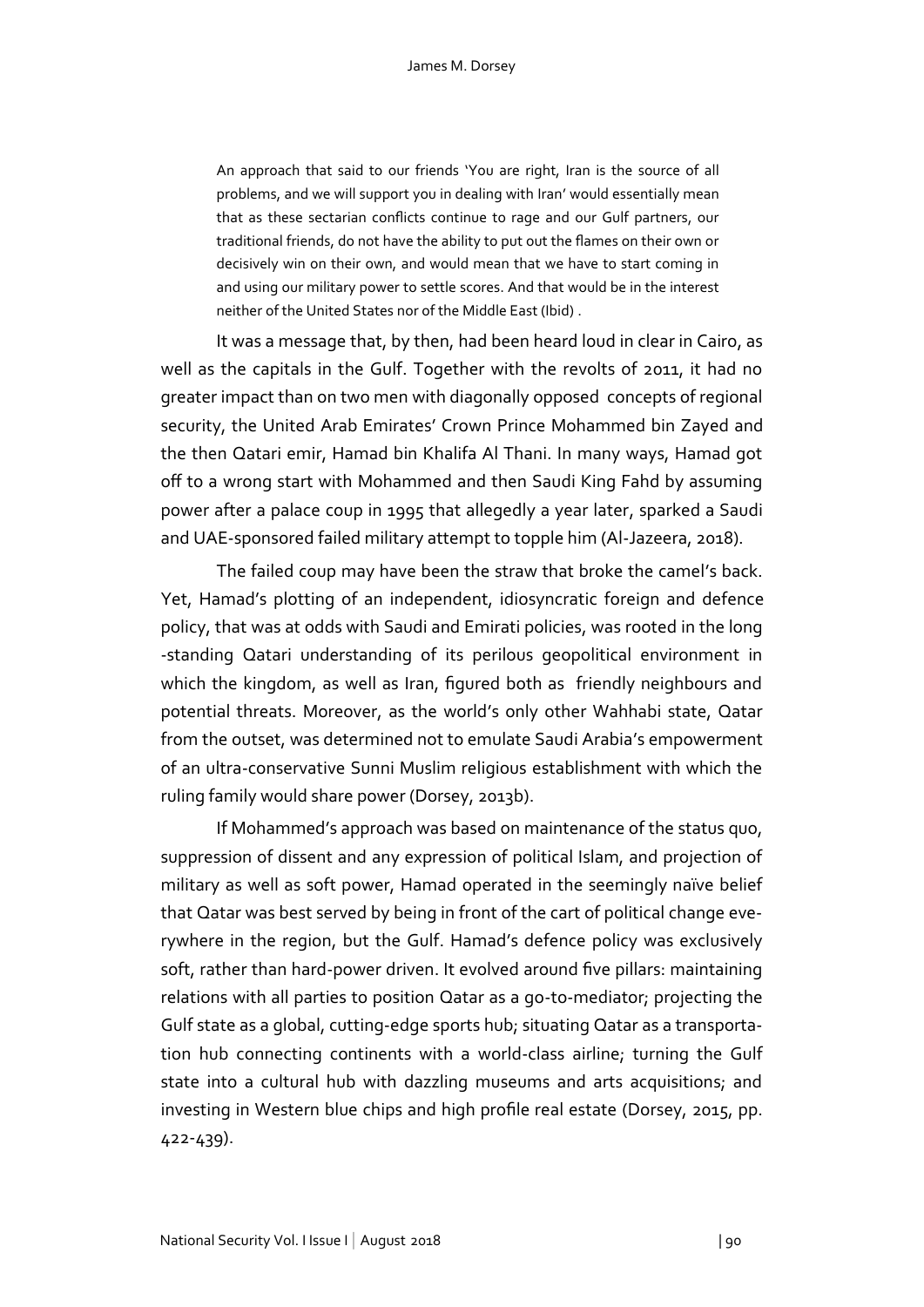#### **Diverging Paths**

Hamad made his first provocative move with the creation of the *Al Jazeera* television network in 1996 that broke ranks with the Arab world's statecontrolled, staid media landscape that served to glorify autocratic rulers and control the flow of news at a time when social media had yet to emerge. *Al Jazeera* upset rulers in Riyadh, Cairo and elsewhere in the region by introducing freewheeling, breaking news coverage and debate that included dissident and often banned voices in the mould of hard-hitting journalism that lets the chips

**Hamad made his first provocative move with the creation of the Al Jazeera television network in 1996 that broke ranks with the Arab world's statecontrolled, staid media landscape that served to glorify autocratic rulers and control the flow of news at a time when social media had yet to emerge.**

fall, where they may. *Al Jazeera* quickly gained a dominant share of the pan-Arab broadcasting market, forcing state-run broadcasters, particularly in Saudi Arabia, to move away from what author and journalist Hugh Miles termed "totalitarian drivel" (Miles, 2017). *Al Jazeera* also broke ranks with the Arab media's refusal to report on Israel from the Jewish state, by becoming the first Arab broadcaster to open a bureau in Jerusalem.

To the chagrin of Arab rulers, *Al Jazeera* demolished social, political and religious taboos, and set a new standard of reporting across the Middle East and North Africa. It introduced concepts like democracy and human rights and drastically pushed the boundaries of free speech. As a result, *Al Jazeera Arabic*

became a go-to, albeit increasingly partisan, source of news during the 2011 revolts. Its English-language sister established several years after the Arabic channel, contributed to Qatari soft power by establishing itself as one of the world's premier global broadcasters alongside the British Broadcasting Corporation (BBC) and Cable News Network (CNN).

Hamad's notion of regional change as a mechanism for autocratic survival in the Gulf had the effect of a red rag before a bull when it came to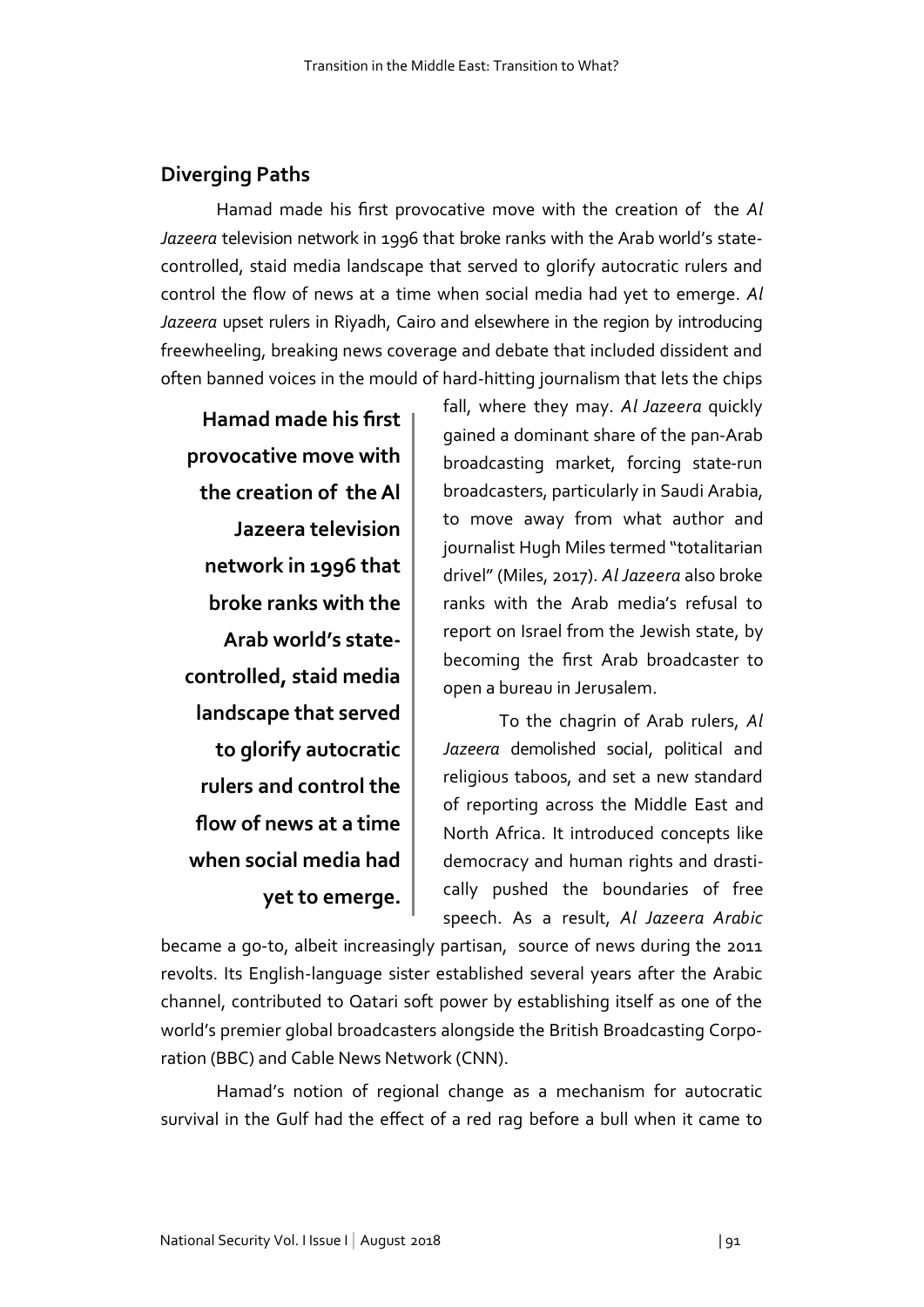Mohammed, the UAE's effective ruler and a man rooted in the military, who sees the world through a security prism and has a paranoid obsession with any form of political Islam and particularly the Brotherhood(Dorsey, 2015 a, pp. 422-439). It was Mohammed who understood that the UAE despite its size would have to be militarily recognised to influence the re-shaping of the environment. He achieved this feat with US Defence Secretary James Mattis's description of the Emirates as Little Sparta, the UAE military's performance in Yemen and various UN peacekeeping missions, and its expanding string of bases in southern Arabia and the Horn of Africa (The Economist, 2017).

It was also Mohammed who realised that the UAE did not only need partners and allies, but also at times a front, through which it could work. He chose the court of the Saudi king as his vehicle, in a move that has served him well (Dorsey, 2017a). While the Saudi distrust of the Muslim Brotherhood dates back to the emergence of the opposition Sahwa movement in the kingdom in the 1990s and the Brotherhood's backing of Saddam Hussein in the wake of the 1990 Iraqi invasion of Kuwait, it was Mohammed's inroads into Riyadh that enabled him to persuade the kingdom to take action.

Mohammed took advantage of the fact that by 2014, Saudi King Abdullah's concentration span was approximately two hours. It was at the end of a meeting with Mohammed, who was backed by the head of Abdullah's court, Khaled al Tuwaijri, that Abdullah agreed to declare the Brotherhood a terrorist organisation (Dorsey, 2017b).It was these circumstances that Mohammed was able to exploit in the walk-up to the 2013 Egyptian military coup, that overthrew the country's first and only democratically elected President and the withdrawal in 2014 from Doha of the Saudi, Emirati and Bahraini ambassadors, for a period of nine months that was a prelude to the Gulf crisis that erupted in June 2017.

The fact that policy making in Saudi Arabia and the UAE was prerogative of powerful individuals rather than institutional formation was also evident in the early days of the administration of King Salman, who ascended the throne in early 2015 after the death of Abdullah. Those early days constituted a period prior to the forging of a close relationship between Mohammed and his namesake, the Saudi king's son, Mohammed bin Salman, when the Emirati prince appeared to have lost the struggle for power, following the dismissal of Al-Tuwaijri as head of the court.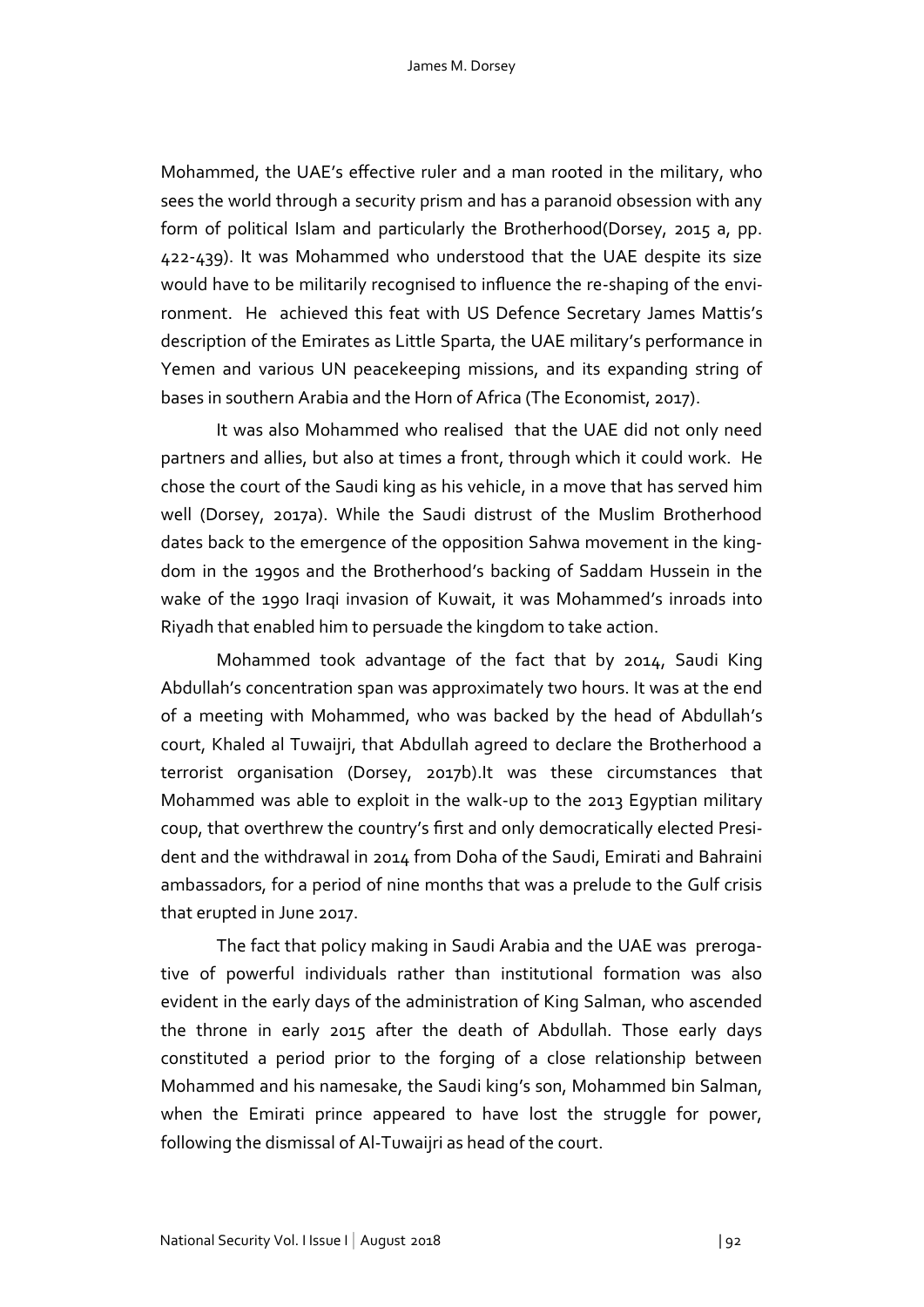Newly in control of the kingdom, the Salmans were initially not about to roll back the banning of the Brotherhood. They signalled a willingness to compromise with the group, as part of an effort to forge a Sunni Muslim alliance against Iran. In a first public gesture, two weeks after Salman's inauguration, Saudi Foreign Minister Saud al Feisal told an interviewer that, "there is no problem between the kingdom and the movement" (Middle East Monitor, 2015). A month later the Muslim World League, a body, established by Saudi Arabia in the 1960s and dominated by the Brotherhood, organised a conference in a building in Mecca that had not been used since the banning of the Brothers, to which those Qataris with close ties to the Islamists were invited (Dorsey, 2015). The Saudi attitude towards the Brotherhood as well as Qatar and Iran hardened again, as relations between the two Mohammeds became ever closer.

#### **Who is MbS?**

While Mohammed bin Zayed (MbS) continues to play a powerful and influential role, Mohammed bin Salman has emerged as a figure who draws sharp and diametrically opposing reactions. To many, he is God's gift to Saudi Arabia, the man capable of taking the kingdom into the  $21<sup>st</sup>$  century. To others, he is an impetuous, impulsive, power hungry and autocratic risk-taker who could bring the House of Saud tumbling down with unpredictable consequences. The truth probably lies somewhere in the middle. No doubt, Mohammed's reforms have benefitted women and created social opportunities with the introduction of modern forms of entertainment, including the recent opening of Saudi Arabia's first cinema as well as concerts, theatre and dance performances. Anecdotal evidence testifies to the popularity of Mohammed's moves, including his power and asset grab under the guise of an anti-corruption campaign that saw members of the royal family, former senior officials and prominent people in business, surrendering assets in exchange for their release from arbitrary detention (Torchia, 2018). Mohammed is banking on continued public support for his economic and social reforms, and on the fact that once the dust has settled, foreign investors will forget whatever misgivings they may have had about the lack of due process and absence of rule law.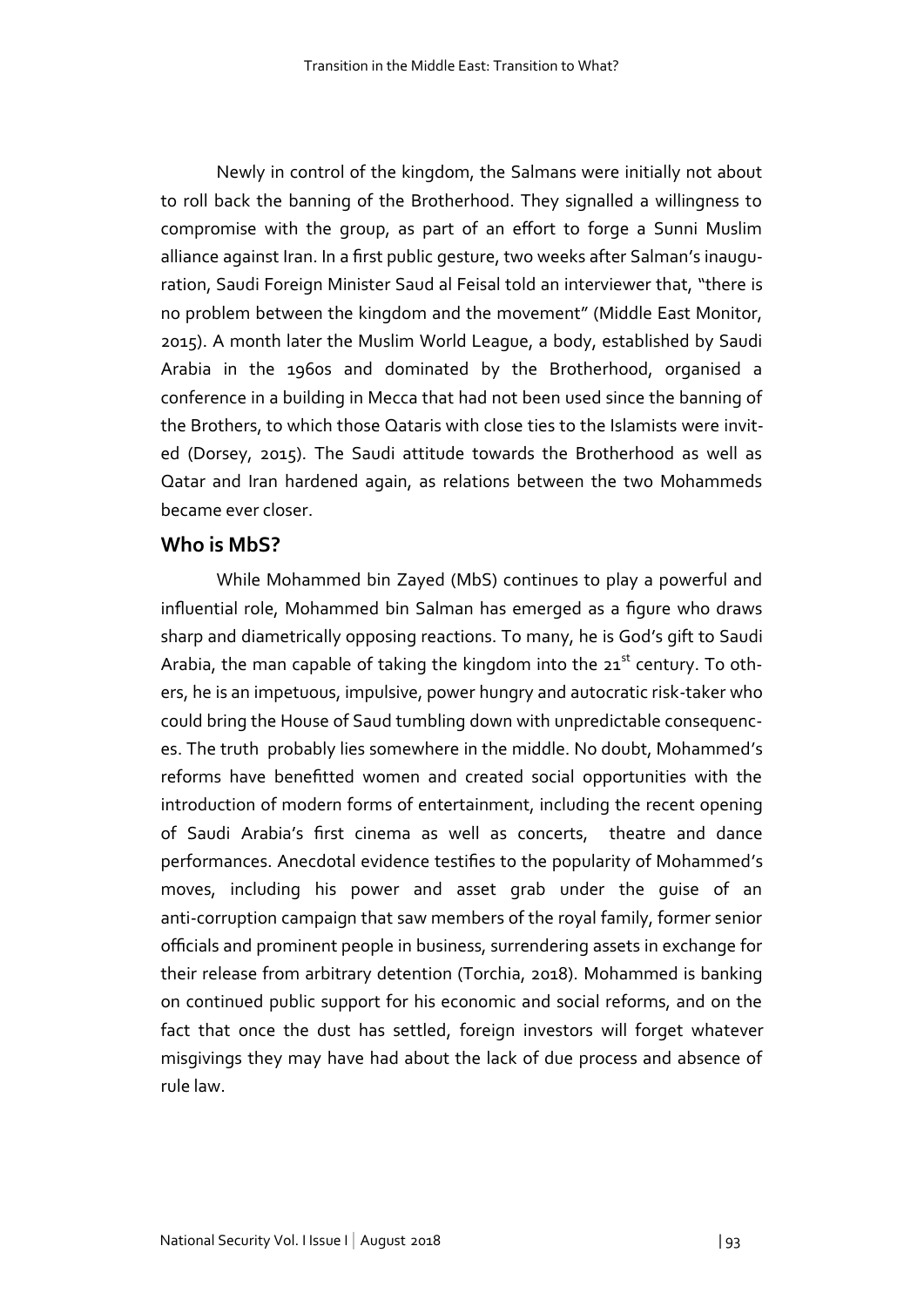A popular 32-year-old figure in a country where more than half the population is below 30, Mohammed, at least to some degree, understands youth aspirations, certainly better than the kingdom's octogenarian rulers. He instinctively understands what needs to change economically and socially to move the kingdom into the 21st century and ensure not only regime survival, but also its absolute grip on power. However, to maintain his popularity, Prince Mohammed will have to manage expectations, deliver jobs, continue to assuage the pain of austerity and the introduction of a new social contract, and ensure that the public continues to perceive his autocratic rule as a new era

that will cater to aspirations, in which the high and mighty are no longer above the law.

The question is whether he knows how to do it. Mohammed's reforms involve a fundamental and unilateral rewriting of the social contract, that has sparked criticism and anger on social media when the government has failed to cushion the pain. And that is what makes Mohammed bin Salman's popularity fragile. There has been no

**Mohammed instinctively understands what needs to change economically and socially to move the kingdom into the 21st century and ensure not only regime survival, but also its absolute grip on power.** 

management of economic expectations or of the process of social change. Expectations are running high, time frames are unrealistic and delivery is key. An unpublished survey of the aspirations of 100 male Saudi 20-year olds indicated the problems Mohammed is likely to encounter, beyond opposition of the ultra-conservatives, in moderating the kingdom's ultra-conservative interpretation of Islam. The men "wanted social change but they pull back when they realise this has consequences for their sisters. Their analytical ability and critical thinking is limited," said Abdul Al Lily, a Saudi scholar who conducted the survey and authored a book on rules that govern Saudi culture (Dorsey, 2017c).

According to Al Lily, some 50 per cent of those surveyed said they wanted to have fun, go on a date, enjoy mixed gender parties, dress freely and be able to drive fast cars. Issues of political violence, racism, international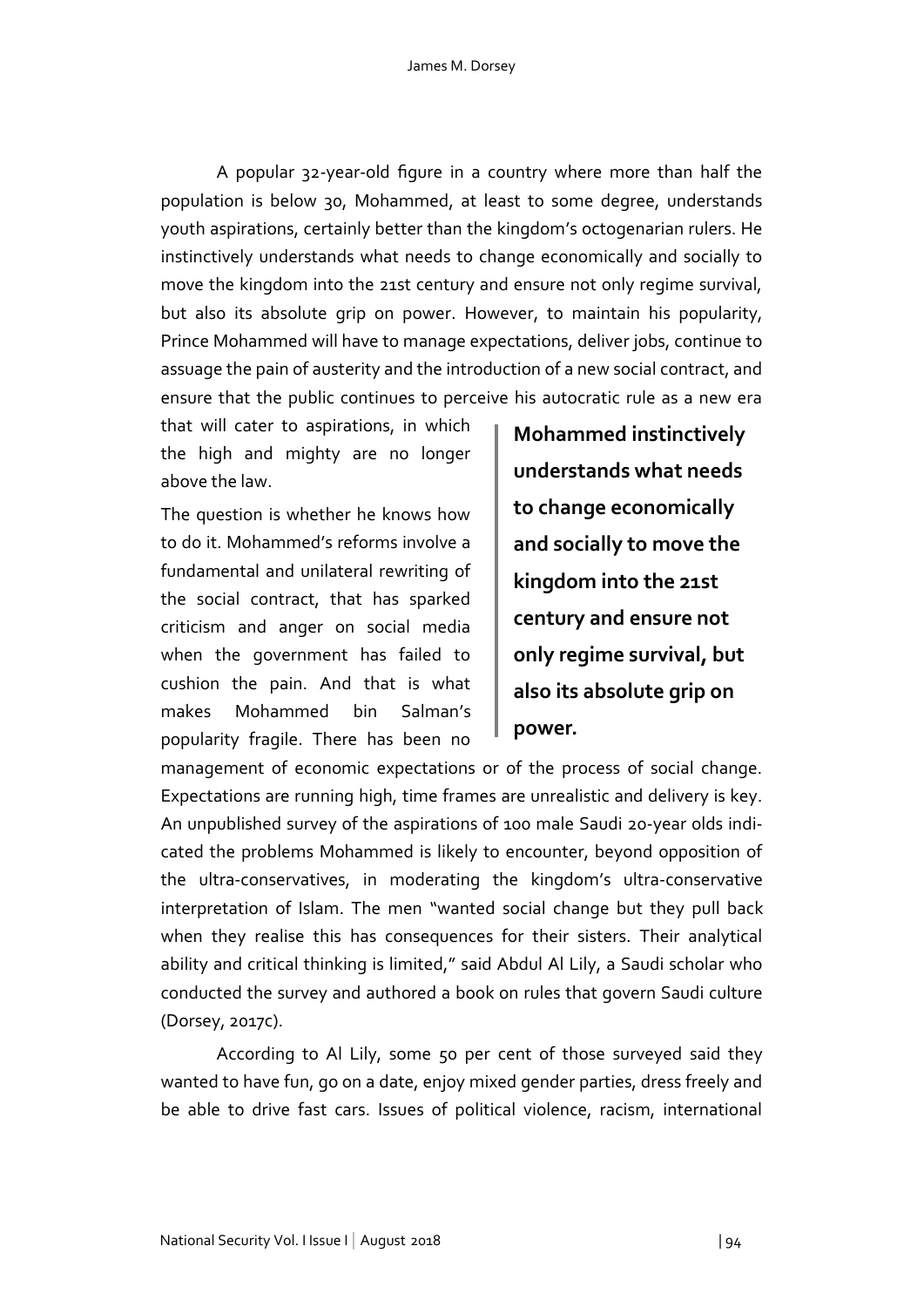interests or the dragged out Saudi war in neighbouring Yemen did not figure in their answers. However, Al Lily's interviewees bolted when confronted with the notion that the liberties they wanted would also apply to their womenfolk. "People ended up not doing anything when confronted with the idea that someone might want to go on a date with their sister. They pulled back when they realised the consequences," said Al Lily.

The crown prince has been equally ambiguous about the degree of social change that he envisions. While he has been decisive in his power and asset grab, he has yet to say a clear word about ending Saudi Arabia's system of male guardianship that gives male relatives control over women's lives. Similarly, there is no indication that gender segregation in restaurants and other public places will be lifted. Asked about the guardianship, Prince Mohammed evaded specifics. "Today, Saudi women still have not received their full rights. There are rights stipulated in Islam that they still don't have. We have come a very long way and have a short way to go," he said (O'Donell, 2018).

Multiple incidents illustrate contradictory attitudes of the public that often impact policy. It suggests that Mohammed's top-down approach rests on shaky ground. The approach involves a combination of rewriting history rather than taking responsibility, the imposition of Mohammed's will on a reluctant and ultra-conservative religious establishment and suppression of religious and secular voices who link religious and social change to political reform. In one incident, a Saudi beauty queen withdrew from a Miss Arab World contest after being attacked and threatened online (Maza, 2017). In another, holders of tickets for a concert in Jeddah by Egyptian pop sensation Tamer Hosny, were surprised to receive vouchers that warned that, "no dancing or swaying" would be allowed at the event. "No dancing or swaying in a concert! It is like putting ice under the sun and asking it not to melt," quipped a critic on Twitter (Agence France Presse, 2018). Similarly, Saudi sports authorities shut down a female fitness center in Riyadh over a contentious promotional video that appeared to show a woman in figure-hugging workout attire. "We are not going to tolerate this," Saudi sports authority chief Turki al-Sheikh tweeted as he ordered that the centre's licence be withdrawn (Agence France Presse, 2018).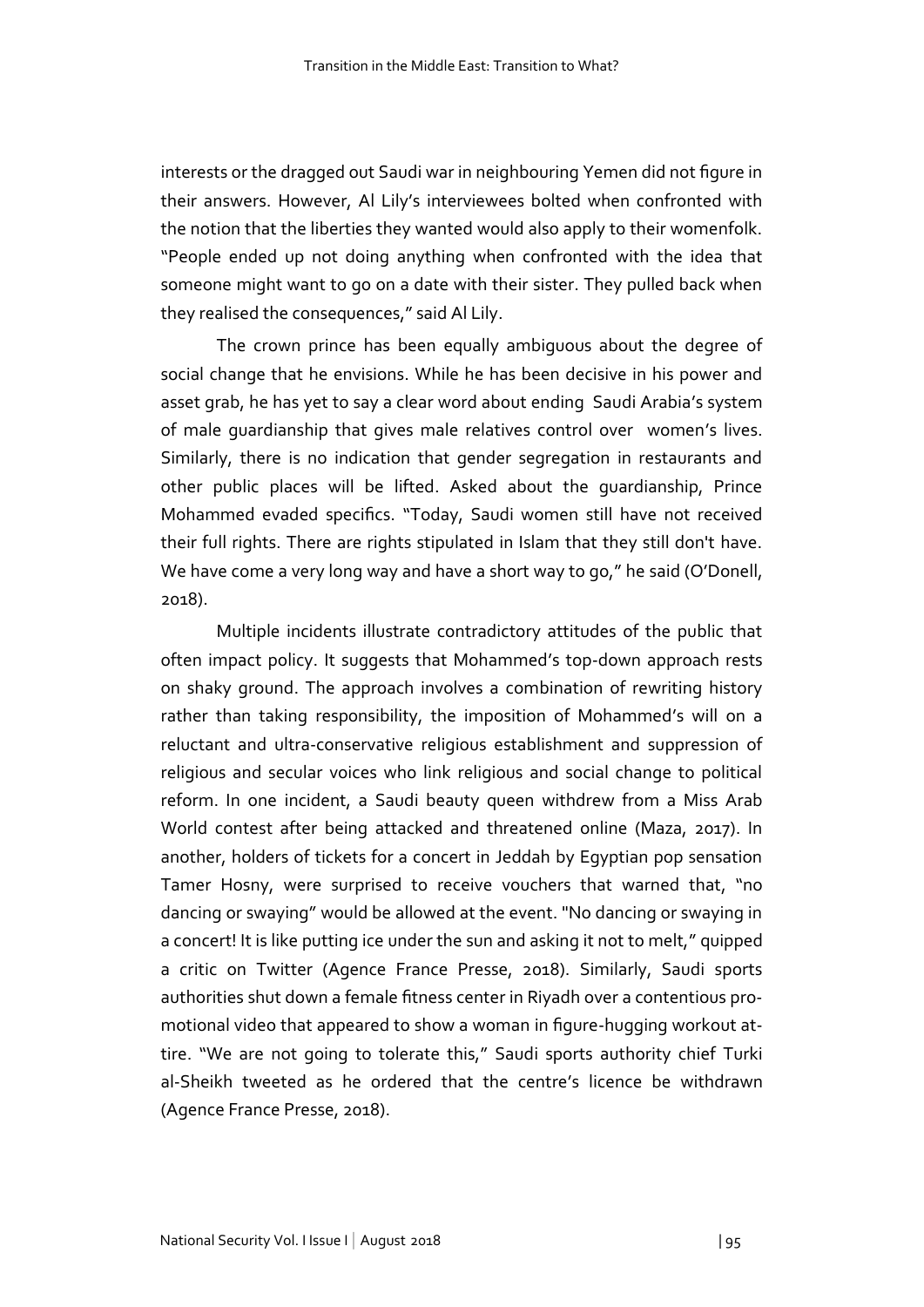## **Maintaining Legitimacy**

There has long been debate about the longevity of the Saudi ruling family. One major reason for doubts about the Al Sauds' viability was the Faustian bargain they made with the Wahhabis, proponents of a puritan, intolerant, discriminatory, anti-pluralistic interpretation of Islam. It was a bargain that produced the single largest dedicated public diplomacy campaign in

**One major reason for doubts about the Al Sauds' viability was the Faustian bargain they made with the Wahhabis.**

history. Estimates of Saudi spending on the funding of ultra-conservative Muslim cultural institutions across the globe and the forging of close ties with non-Wahhabi Muslim leaders and intelligence agencies in various Muslim nations, that have bought into significant, geopolitical elements of the Wahhabi worldview, are in a grey zone. With no accurate data available, they range from

\$75 to \$100 billion.

It was a campaign that frequently tallied nicely with the kingdom's deepseated anti-communism, its hostility to post-1979 Iran, and the West's Cold War view of Islam as a useful tool against Arab nationalism and the left – a perception that at times was shared by Arab autocrats, other than the Saudis. The campaign was not simply a product of the marriage between the Al Sauds and the Wahhabis. It was central to Saudi soft power policy and the Al Sauds' survival strategy. One reason, certainly not the only one, that the longevity of the Al Sauds was a matter of debate was, that the propagation of ultraconservatism was causing a backlash at home and in countries across the globe. More than ever before theological or ideological similarities between Wahhabism, or for that matter Salafism and jihadism, were since 9/11 under the spotlight. The problem for the Al Sauds was not just that their legitimacy seemed to be wholly dependent on their identification with Wahhabism. It was that the Al Sauds since the launch of the campaign were often, only nominally in control of it. They had let a genie out of the bottle that now had an independent life and could not be put back into the bottle.

That is one major reason why some, in the past decade have argued, that the Al Sauds and the Wahhabis were nearing a crunch point. One that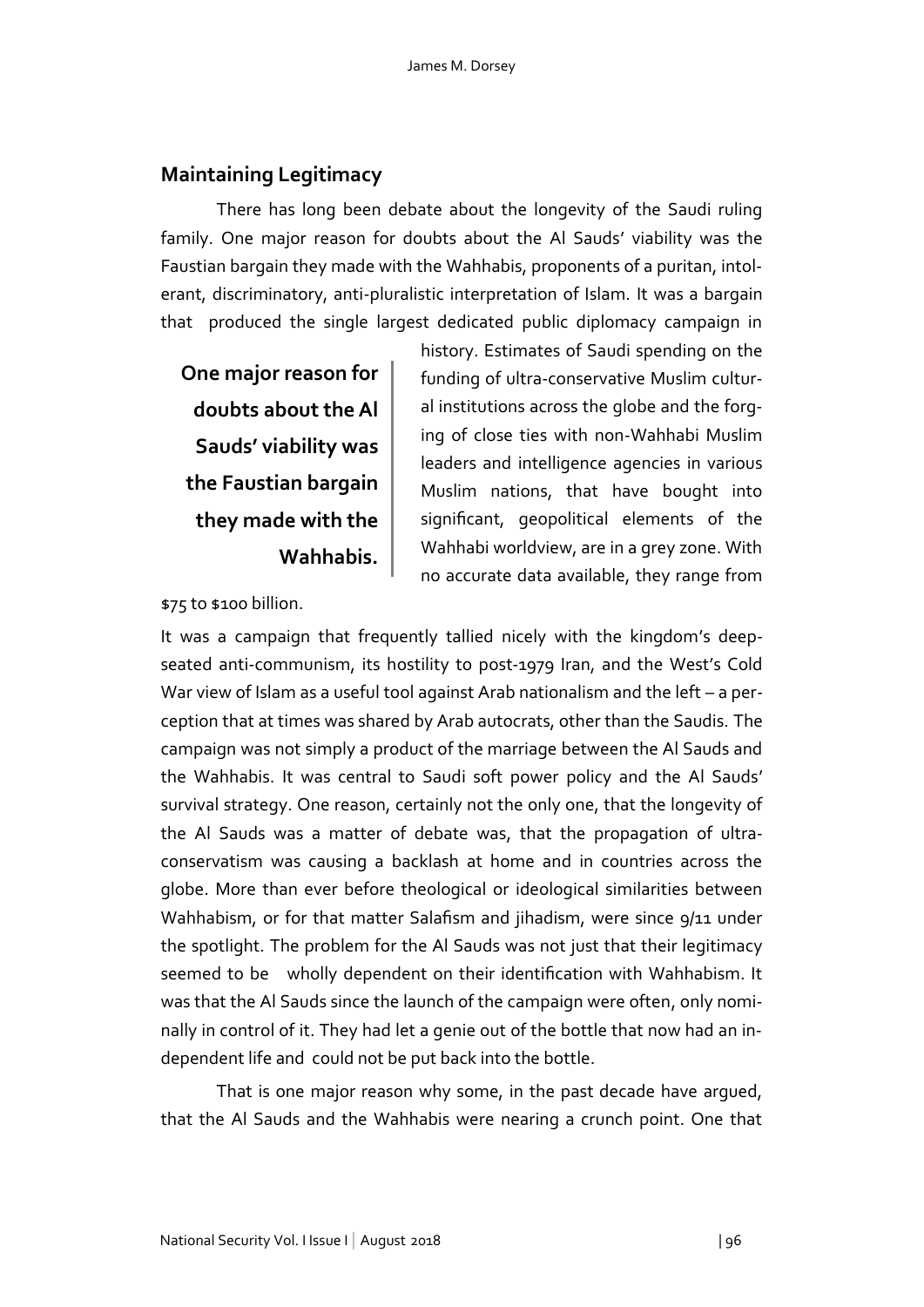would not necessarily offer solutions, but could make things worse by sparking ever more militant splits that would make themselves felt across the Muslim world and in the minority Muslim communities elsewhere in multiple ways, including increasing sectarian and intolerant attitudes in countries like Indonesia, Malaysia, Bangladesh, and Pakistan. The rise of the Salmans challenges these assumptions. For one, it raises questions as to the degree to which the rule of the Al Sauds remains dependent on religious legitimisation, as Mohammed moves de facto from consensual family to one-man rule, in which he anchors his legitimacy in his role as a reformer. It also begs the question of what would ideologically replace ultra-conservative Sunni Muslim Islam as Saudi Arabia's answer to perceived Iranian revolutionary zeal. The jury on all of this is out. The key lies in the degree to which Mohammed is successful in implementing social and economic refor. It is yet to be clarified as to what he envisions as moderate Islam, and the extent to which the members of the religious establishment and other segments of the population, will resist his religious redefinition and social reforms.

Saudi officials have spoken of possibly halting the funding of international religious institutions, although an apparent agreement to pump a billion dollars into the building of hundreds of mosques and religious centres in Bangladesh, would suggest otherwise(Dorsey, 2018a). There are also other indications that Mohammed bin Salman is not averse to funding militants when it suits his geopolitical purpose. Last year the US Treasury declared Maulana Ali Muhammad Abu Turab, a specially designated terrorist on the very day that he was in the kingdom to raise funds. Abu Turab is a prominent Pakistani Islamic scholar of Afghan descent, who serves on a government-appointed religious board, maintains close ties with Saudi Arabia, runs a string of madrassas attended by thousands of students along Balochistan's border with Iran and Afghanistan and is a major fundraiser for militant groups (US Department of Treasury, 2017).

Abu Turab's visit to the kingdom came at a time when Saudi and UAE nationals of Baloch heritage were funnelling large amounts of cash to militant anti-Shiite and anti-Iranian Islamic scholars in Balochistan. It is unclear whether the funds were being donated with Mohammed bin Salman's tacit blessing (Dorsey, 2017d). What is clear, however, is that the funding and Abu Turab's visit coincided with the drafting of plans to destabilise Iran by exploit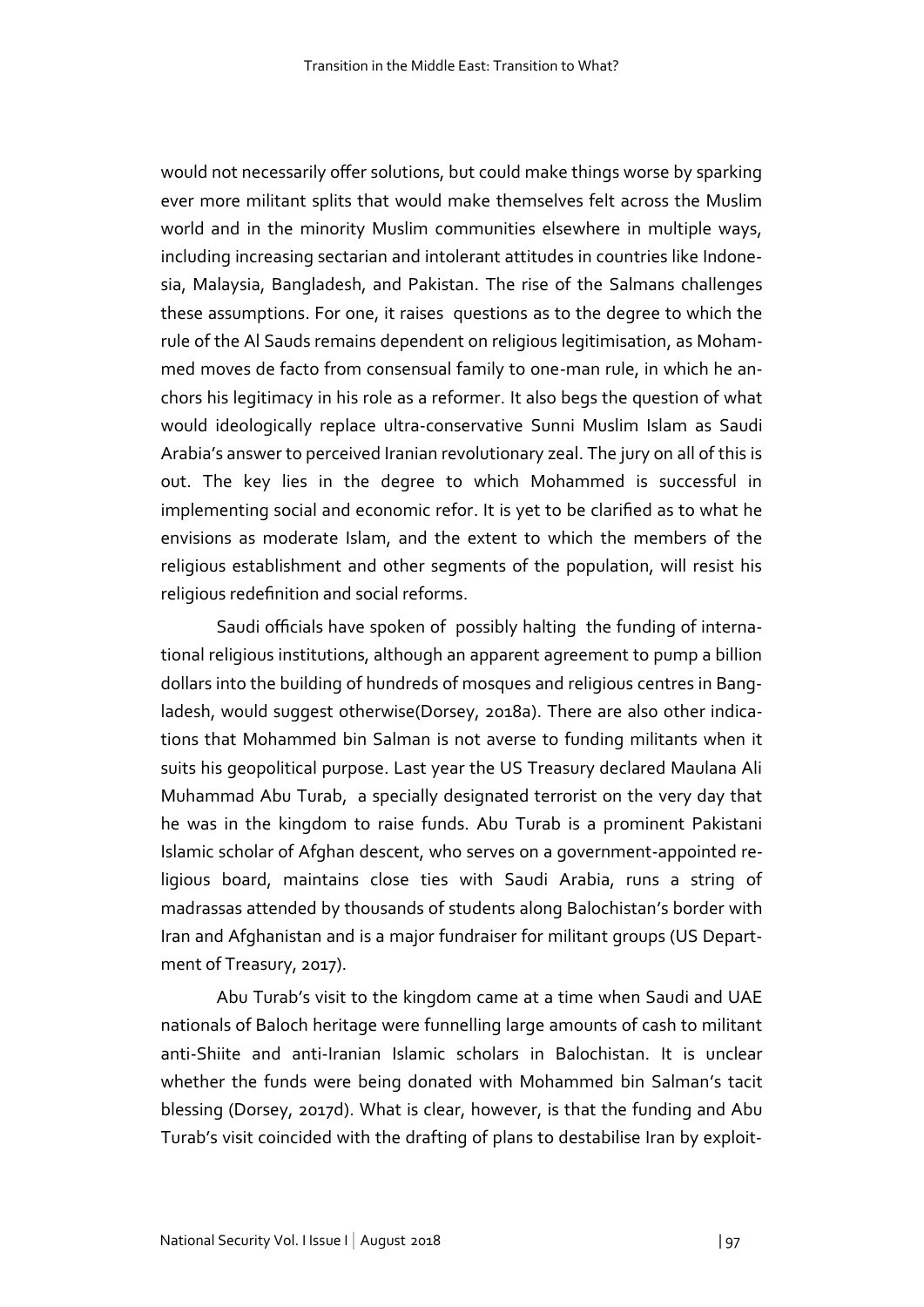ing grievances and stirring unrest among Iran's ethnic minorities, including the Baloch. These plans have not left the drawing board and may never do so. The funding nevertheless raises the question of how clean a break with ultra-conservatism is Mohammed contemplating .

#### **Engagement vs. Confrontation**

Similarly, Mohammed has been less than consistent in countering Iran. By and large, Mohammed has projected a muscular, assertive and confrontational approach that has mired Saudi Arabia in an ill-fated, debilitating war in Yemen and failed to produce results in Lebanon and Syria. Ironically, his one success story is Iraq, where he opted to forge close diplomatic, economic and cultural ties with the Shia-majority country. In doing so, Mohammed broke with Saudi Arabia's long-standing refusal to engage with Iraq (Dorsey, 2018b). Mohammed's engagement bears testimony to the fact that the multi-billion dollar, decades-long support for Sunni Muslim ultra-conservatism that at times involved funding of both violent and non-violent militants had failed in Iraq. It constituted a recognition that Saudi Arabia's absence effectively gave Iran a free rein.

It took the kingdom 11 years to open its first embassy in post-Saddam Iraq -- the kingdom's first diplomatic presence in the country since it broke off diplomatic relations in 1990, because of Saddam Hussein's invasion of Kuwait (Agence France Presse, 2015). Beyond the opening of the embassy, Saudi Arabia is slated to open a consulate in Basra (Asharq Al-Awsat , 2018) as well as in Najaf, widely seen as Shia Islam's third most holy city, that rivals Iran's Qom as a centre of Shiite learning. Unconfirmed reports suggest that Prince Mohammed may visit Najaf (Toumi, 2018). The two countries have reopened the Arar Border Crossing that was closed for 27 years and restored commercial air traffic for the first time, in more than a quarter of a century (Reuters, 2017). More than 60 Saudi companies participated in the Baghdad International Fair in early 2018. A Saudi Arabia-Iraq Coordination Council, inaugurated last year, seeks to strengthen security ties as well as economic and cultural relations, envisions student and cultural exchanges and Saudi investment in oil and gas, trade, transport, education, light industry, and agriculture (Asharq Al-Awsat, 2017). Saudi Arabia pledged \$1.5 billion for Iraqi reconstruction at a donors' conference in Kuwait (Shalhoub, 2018).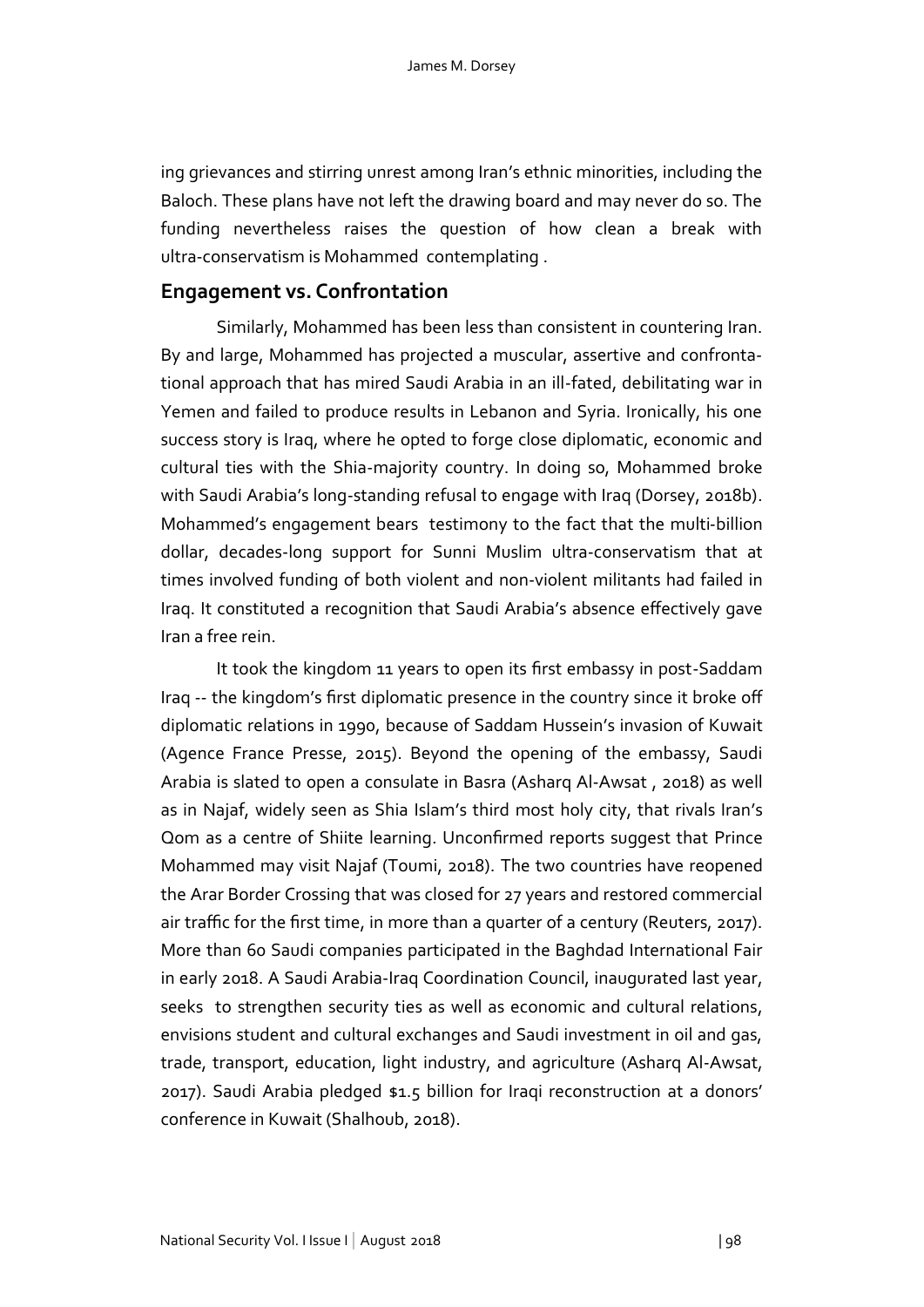The magnitude of the shifting of gears in Saudi policy towards Iraq as well as other steps that Mohammed has taken to curb, redirect, and reduce, if not halt, Saudi support for militant ultra-conservatism, is highlighted by the conclusions of a 2002 study on funding of political violence, conducted by the New York-based Council of Foreign Relations(Greenberg, Wechsler and Wolosky, 2002). Coming in the wake of the 9/11 attacks when Saudi funding and counter-terrorism cooperation with the United States was put under the magnifying glass, the study suggested that the kingdom's global support for ultra-conservatism was woven into its very fabric. The study warned:

It may well be the case that if Saudi Arabia…were to move quickly to share sensitive financial information with the United States, regulate or close down Islamic banks, incarcerate prominent Saudi citizens or surrender them to international authorities, audit Islamic charities, and investigate the hawala system—just a few of the steps that nation would have to take—it would be putting its current system of governance at significant political risk.

Saudi Arabia's approach to Iraq has come a long way since the days when Saudi support for a sectarian Sunni Muslim insurgency from which the jihadist Islamic State emerged more than a decade ago, was textbook example of the decades-long Saudi campaign to confront Iran globally by promoting ultra-conservatism and sectarianism and in some countries – Afghanistan, Pakistan, Bosnia Herzegovina, Iraq, and Syria – by funding violence (Dorsey, 2018c). The question is whether the kingdom will draw a lesson from its success in managing its regional rivalry with Iran. So far, there is little indication that Iraq is more than the exception that confirms the rule.

#### **Asian Realities**

But even if it does, erasing the impact of 40 years of the global funding of ultra-conservative, intolerant strands of the faith is unlikely to be achieved by decree and is certain to be felt for at least another generation across the Muslim world, particularly, in Asia, home to the greatest number of adherents to the faith. This is not only because ultra-conservatism has taken root in numerous Muslim countries and communities, but also because it has given opportunistic politicians a framework to pursue policies that appeal to bigoted and biased sentiments to strengthen their grip on power. Examples of the fallout abound among recipients of Saudi largess. They include institutionalised discrimination In Pakistan against Ahmadis, (Dorsey, 2016) a sect consid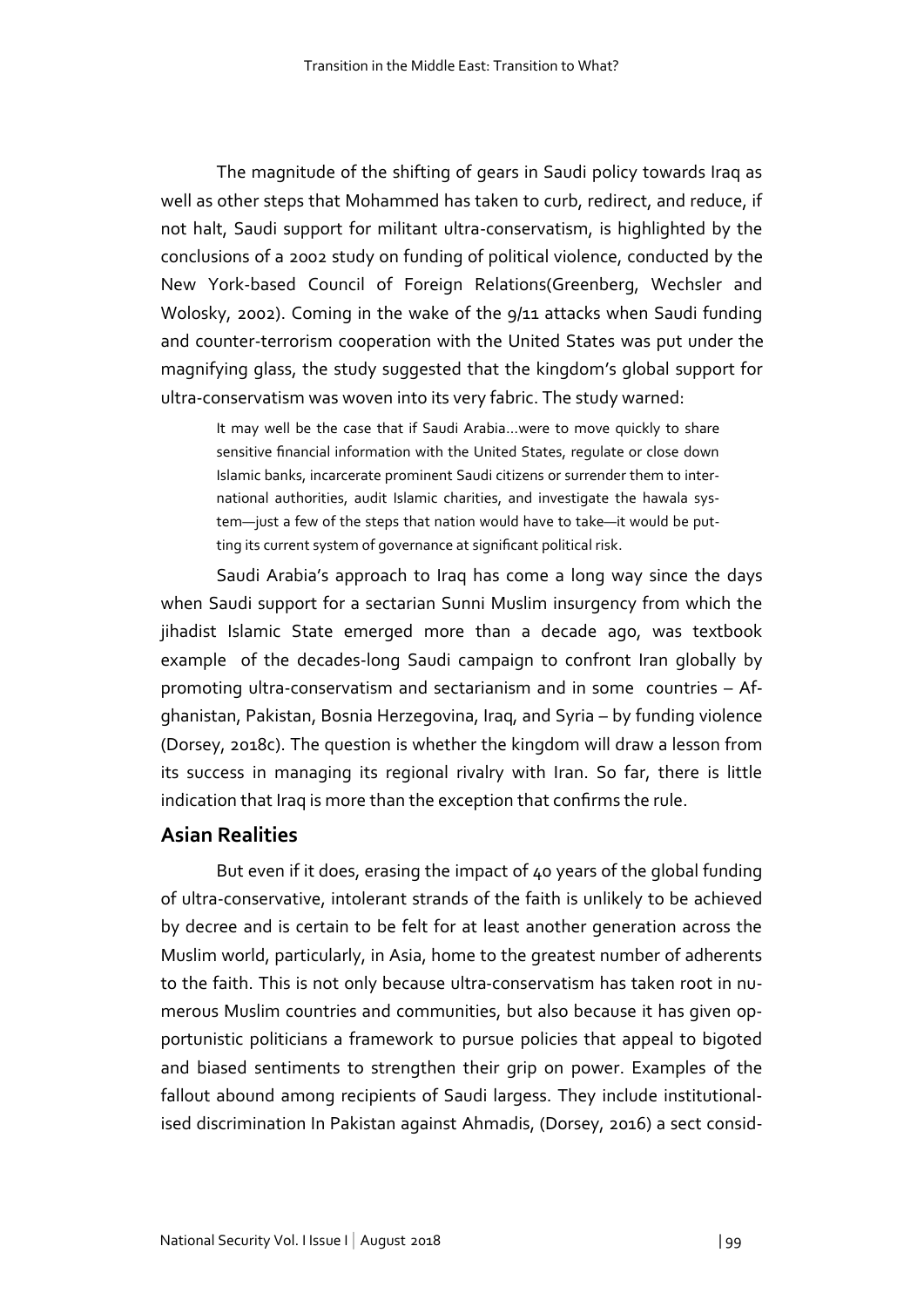ered heretic by orthodox Muslims, as well as biased policies towards non-Muslims and Shiites in Pakistan (Constable, 2018), Malaysia, and Indonesia (Dorsey, 2018d).Coupled with the rise of Hindu nationalism, the faultlines with Islam in India have become sharper.

Basic freedoms in Bangladesh are officially and unofficially curtailed in various forms as a result of domestic struggles (Chowdhury, 2018) originally enabled by successful Saudi pressure to amend the country's Constitution in 1975 to recognise Islam as its official religion. The amendment was a condition for Saudi recognition of the young republic and substantial financial support. As a result, Bangladesh, the world's fourth-largest Muslim nation, is at the heart of a struggle between liberalism and ultra-conservatism that questions Saudi Arabia's legacy and is about reforms that go beyond anything envisioned by Mohammed. It is a battle in which free-thinking journalists, writers, and intellectuals have often paid with their lives.

On the plus side, there is a silver lining for Asian countries in the prolonged crisis in the Gulf, that pits a UAE-Saudi-led alliance against Qatar. That is, as long as Saudi Arabia, and the United Arab Emirates shy away from attempting to harness their financial muscle to shore up lagging international support for their diplomatic and economic boycott of the idiosyncratic Gulf state. Asian nations, including India, Pakistan, Sri Lanka, Bangladesh, Indonesia and the Philippines, whose nationals constitute the Gulf's labour force, have already reaped initial benefits with Qatar, eager to put its best foot forward, significantly reforming its controversial kafala or labour sponsorship regime (Dorsey , 2017e). Qatar has become the first Gulf state to introduce a minimum wage, albeit criticised by human rights groups for being \$200 below earning levels in many of the labour-supplying states. It has also sought to strengthen workers' rights and committed to improving their living conditions.

Qatar was under pressure to reform the kafala system long before the Gulf crisis erupted, but the dispute with its Gulf neighbours strengthened its interest in being seen to be doing the right thing. Its moves, over time, are likely to persuade other Gulf states to follow suit. The boycott, following its refusal to accept UAE-Saudi demands that would curtail its independence, has forced Qatar to restructure trade relationships, diversify sources for goods and services, create alternative port alliances and recalibrate the strategy of its na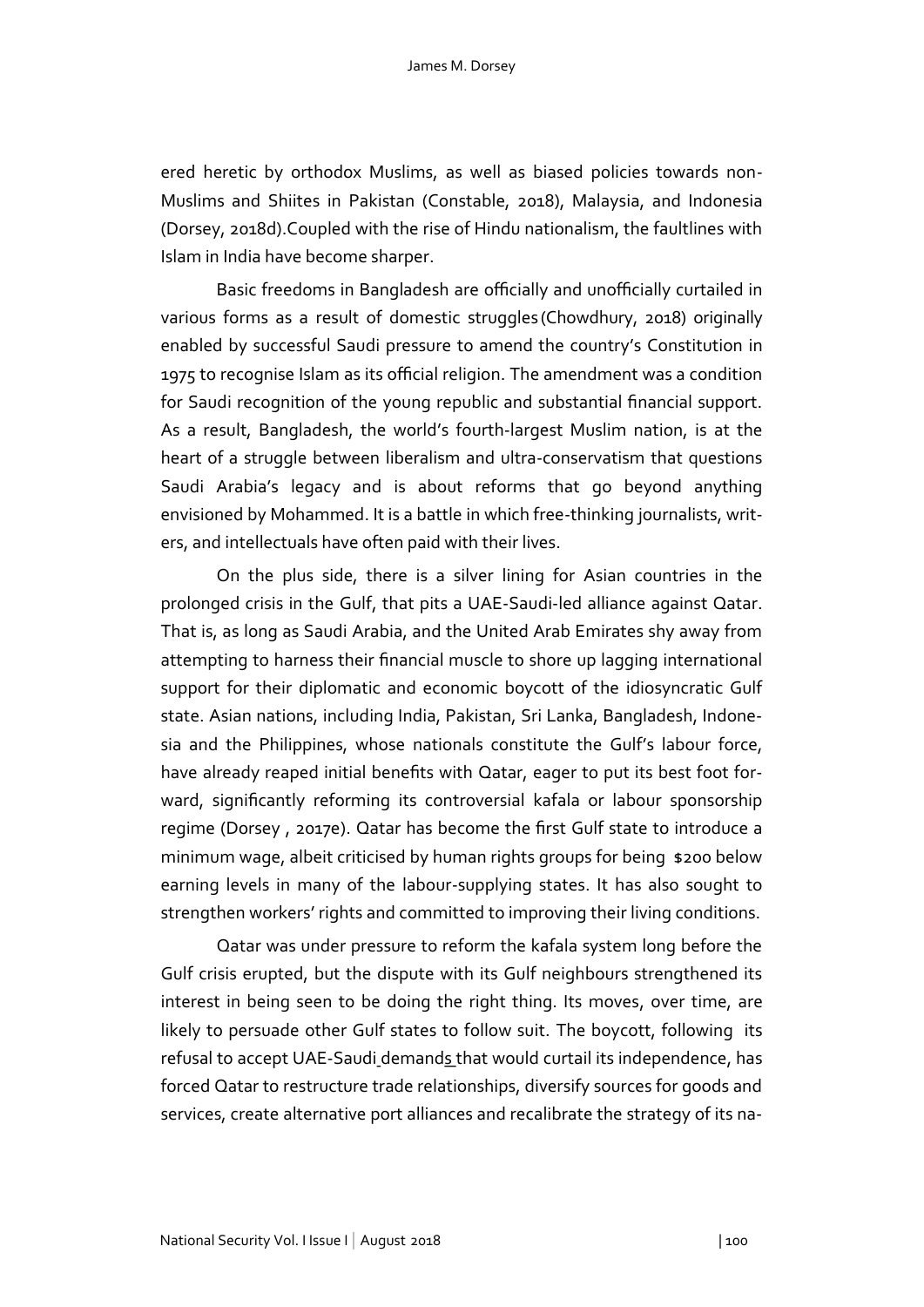tional carrier, Qatar Airways (Wintour, 2017). The UAE, Saudi Arabia, and their allies insist that Qatar should unconditionally break its ties with various political groups, including the Muslim Brotherhood, follow the Saudi and UAE foreign policy, downgrade relations with Iran, shutter the *Al Jazeera* television network, and accept monitoring of its compliance. Qatar has rejected any infringement of its sovereignty and called for a negotiated solution.

The UAE's articulate ambassador to Russia, Omar Ghobash, suggested in June this year that, "there are certain economic sanctions that we can take which are being considered right now. One possibility would be to impose conditions on our own trading partners and say you want to work with us then you have got to make a commercial choice" (Wintour, 2018). The UAE and Saudi Arabia have yet to act on their threat, as Qatar settles in for the long haul and structurally ensures that it no longer depends primarily on its Gulf neighbours. Food security is a Qatari priority. Turkey and Iran have been quick to step in to fill the gap created by the Saudi ban on the export of dairy and other products to Qatar (The Straits Times, 2017). With the import of some 4,000 cows, Qatar has sought to achieve a degree of self-sufficiency, with domestic production, within a matter of months, accounting for approximately 30 per cent of consumption. Nonetheless, with a minimal food processing industry, Qatar will seek to diversify its sources, creating opportunity for Asian producers.

With the loss of some 20 Gulf destinations because of the boycott, state-owned Qatar Airways, the region's second largest airline, may be the Qatari entity most affected by the crisis. Against the backdrop of a likely annual loss, Qatar Airways is looking to expand its route network elsewhere and is weighing stakes in other airlines. Asia is an obvious target. Qatar is scheduled to initiate flights to Canberra in Australia, Chiang Mai and Utapao in Thailand, and Chittagong in Bangladesh next year. The airline has rejected proposals that it bid for Air India, but plans to move ahead with plans for the launch of a domestic Indian airline. Elsewhere, Qatar Airways acquired a 9.61 per cent stake in the troubled Hong Kong-based Cathay Pacific for \$662 million (Qatar Airways, 2017). Similarly, Qatar has had to compensate for its loss of port facilities, primarily in the UAE, by diverting to Salalah in Oman and Singapore. While that resolved the Gulf state's immediate bottlenecks, it is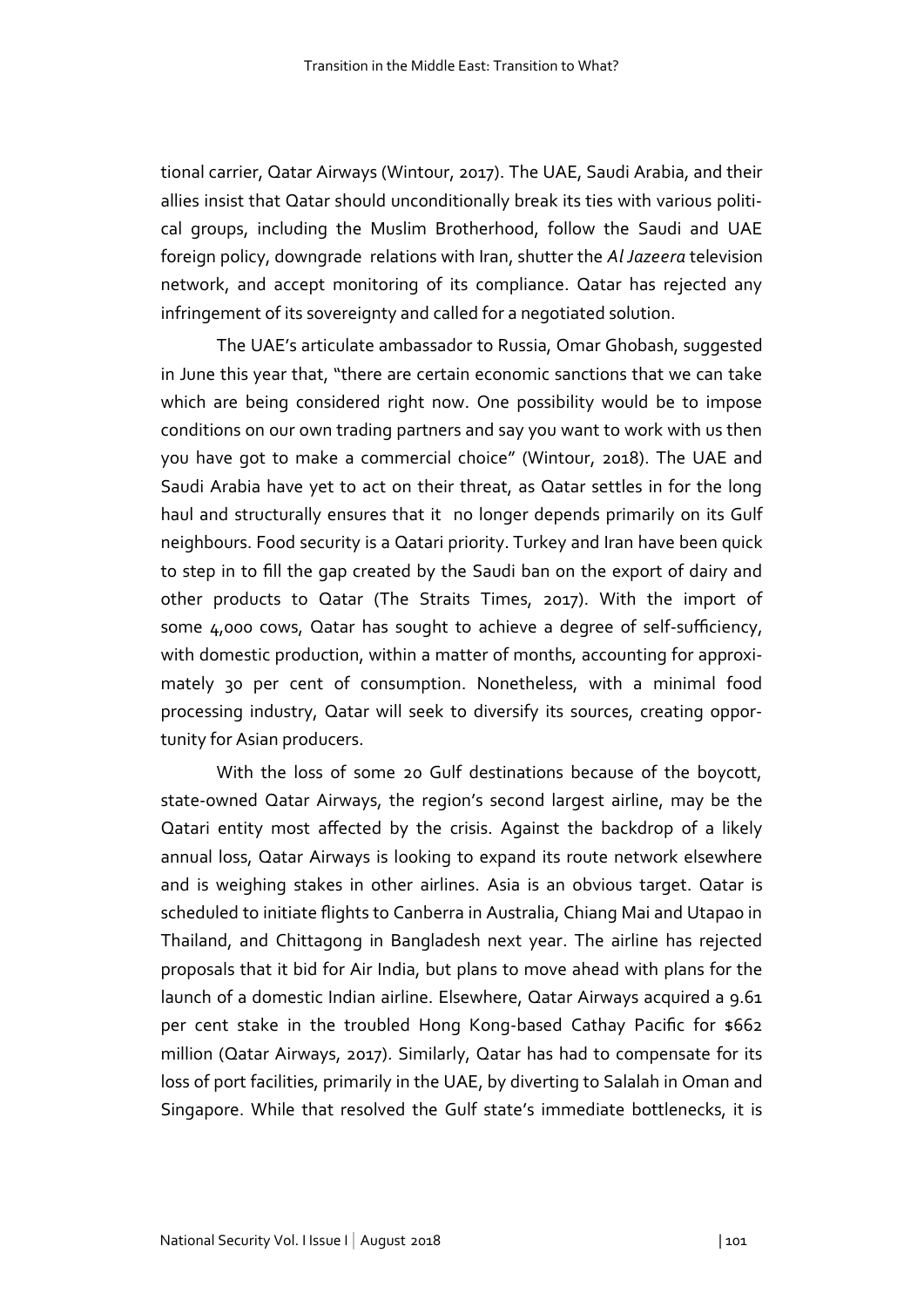likely that Qatar will acquire an interest in other Asian ports in competition with Saudi Arabia and the UAE. Given the Saudi interest in China-backed ventures such as Pakistan's Gwadar port and the Maldives, Qatar could well look at Indian alternatives, including the Indian-supported Iranian port of Chabahar, a mere 75 kilometres further up the coat from Gwadar. Singapore port has stepped in with Qatar availing itself of shipping and logistical services. Vietnam and India see opportunities for the sale of food and construction materials.

Perhaps most fundamentally, Asian countries like India, in a bid to en-

sure the security of their energy supplies, are looking at diversifying their sources and increasing the non-Middle Eastern component from producers like the United States. Indian Oil minister Dharmendra Pradhan adopted a tough stand in recent talks with OPEC Secretary General Sanusi Mohammad Barkindo, telling him that India was looking at alternative sourcing (Sharma, 2017). India last year, cut crude oil imports from Iran because of stalled negotiations over the development of an offshore gas deposit in the Gulf, forcing Iran to look for alternative buyers in Europe (Iran Review, 2017).

**Given the Saudi interest in China-backed ventures such as Pakistan's Gwadar port and the Maldives, Qatar could well look at Indian alternatives, including the Indian-supported Iranian port of Chabahar, a mere 75 kilometres further up the coat from Gwadar.**

#### **Conclusion**

The Gulf, irrespective of if and how, the crisis may be resolved, is unlikely to return to the status quo ante. For that matter, neither is any other part of the Middle East, a region that is in a transition. It is a transition that is often sought to be violently and brutally defined. As a result, the region's multiple conflicts and disputes are certain to influence and change political, cultural, economic, and commercial relationships. That creates risks, including those of extremism and political violence, for Middle Eastern or West Asian nations as well as the rest of Asia that will need to mitigate risks and gain from opportunities that it potentially can capitalise on. Capitalising on opportunity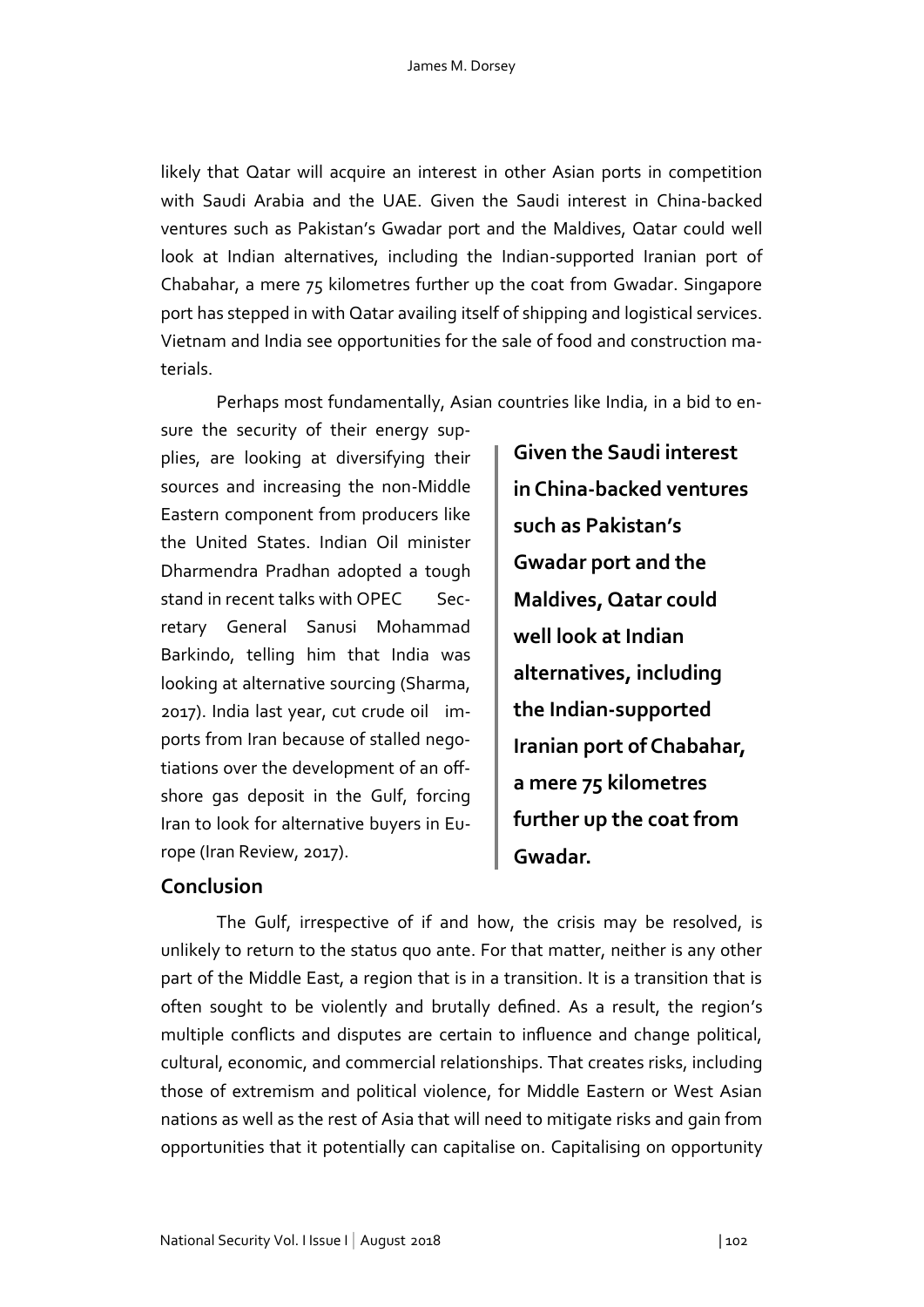will be the easy part. Mitigating the risks is likely to prove far more difficult. That is where the real challenge lies. There are no quick solutions or short cuts and the value of partial solutions is questionable. The key will be the articulation of policies that over the medium term can help create an environment more conducive to inclusiveness across the continent, rather than the pursuit of identity politics and the continuous opting for security-focussed knee-jerk reactions to events and facts on the ground.

#### **References**

Anon, 2018. 'No dancing': Saudi concert edict stirs ridicule. *Hürriyet Daily News*. Available at: http://www.hurriyetdailynews.com/no-dancing-saudi-concert-edict-stirsridicule-128370 [Accessed March 2018].

Abdennebi, Z. & Laessing, U., 2018. Miners' protest raises political temperature in Morocco. *Reuters*. Available at: https://www.reuters.com/article/us-morocco-protests/ miners-protest-raises-political-temperature-in-morocco-idUSKBN1FM0IM [Accessed February 5, 2018].

Abouzeid, R., 2011. Bouazizi: The Man Who Set Himself and Tunisia on Fire. *Time*. Available at: https://content.time.com/time/magazine/article/0,9171,2044723,00.html [Accessed February 2011].

Al Jazeera, 2018. New details revealed on 1996 coup attempt against Qatar.*Al Jazeera*. Available at: https://www.aljazeera.com/news/2018/03/al-jazeera-revealsdetails-1996-coup-attempt-qatar-180304200532130.html [Accessed March 2018].

Amin, M., 2016. Protests rock Sudan's capital as bread prices soar. *Middle East Eye*. Available at: http://www.middleeasteye.net/news/protests-amass-sudans-capitalbread-prices-skyrocket-963551235 [Accessed January 2016].

Bethan McKernan Beirut, 2017. Saudi Arabia's youth embrace crown prince's desire for liberalisation. *The Independent*. Available at: https://www.independent.co.uk/news/ world/middle-east/saudi-arabia-change-youth-crown-prince-modernise-wahhabismmohammed-bin-salman-a8019876.html [Accessed November 2017].

Chikhi, L., 2018. Protests by teachers, health workers spread in Algeria. *Reuters*. Available at: https://www.reuters.com/article/algeria-protests/protests-by-teachers-health -workers-spread-in-algeria-idUSL8N1Q80XR [Accessed February 2018].

Chowdhury, A.R., 2018. Bangladesh and the crisis of freedom of speech. *IAPS Dialogue: The online magazine of the Institute of Asia & Pacific Studies*. Available at: https://iapsdialogue.org/2018/03/21/bangladesh-and-the-crisis-of-freedom-ofspeech/ [Accessed June 2018].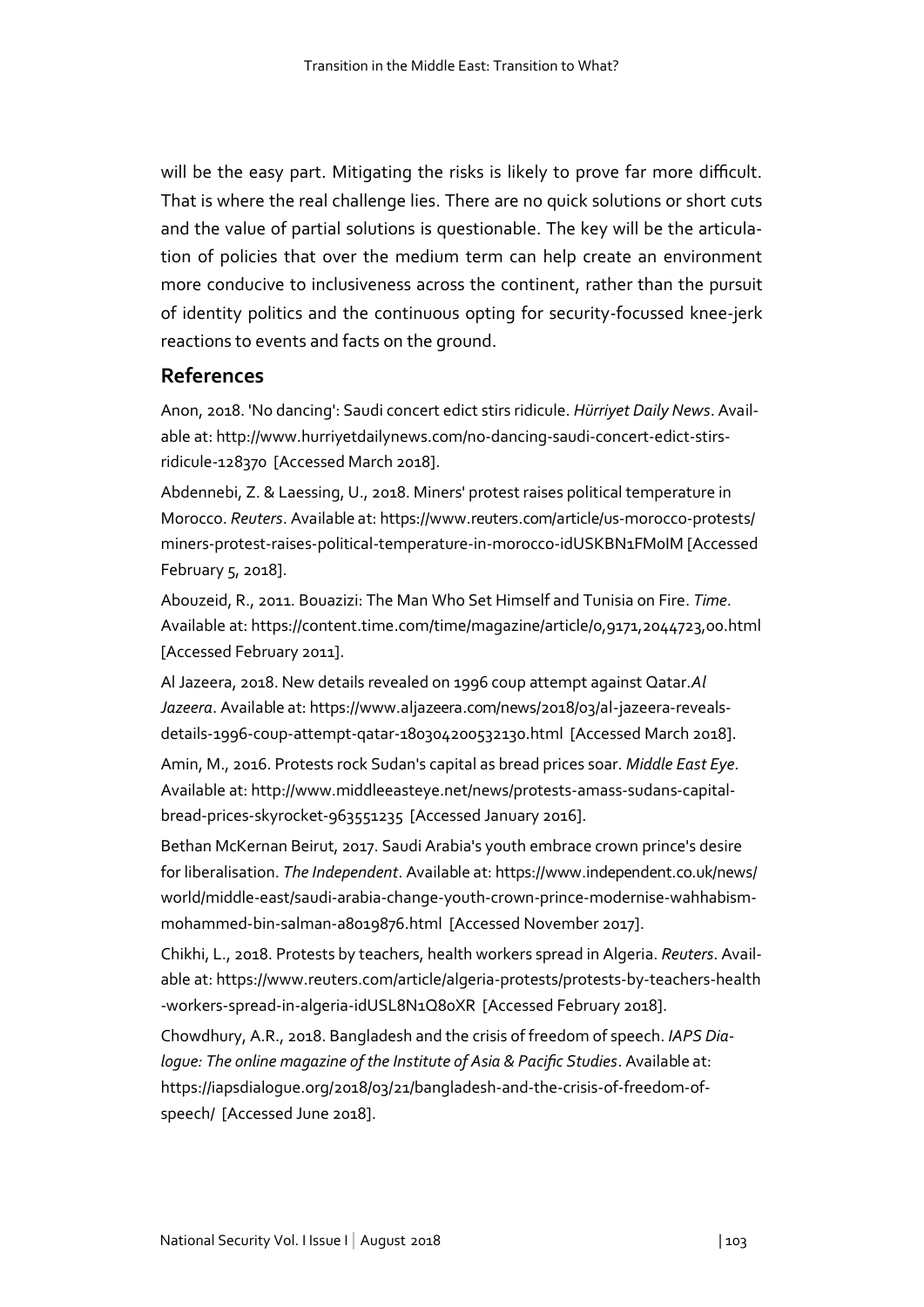Cohen, S.P. & Ward, R., 2016. Asia Pivot: Obama's Ticket out of Middle East? *Brookings*. Available at: https://www.brookings.edu/opinions/asia-pivot-obamasticket-out-of-middle-east/ [Accessed August 2018].

Constable, P., 2018. Pakistan's Christian minority weathers the growing reach and aggressiveness of the anti-blasphemy movement. *Pittsburgh Post-Gazette*. Available at: http://www.post-gazette.com/news/world/2018/03/19/Pakistan-s-Christianminority-weathers-the-growing-reach-and-aggressiveness-of-the-anti-blasphemymovement/stories/201803180216 [Accessed March 2018].

Donell, N.O., 2018. Saudi Arabia's heir to the throne talks to 60 Minutes. *CBS News*. Available at: https://www.cbsnews.com/news/saudi-crown-prince-talks-to-60 minutes/ [Accessed March 2018].

Dorsey, J., 2013a. Wahhabism vs. Wahhabism: Qatar Challenges Saudi Arabia. Available at https://www.rsis.edu.sg/wp-content/uploads/rsis-pubs/WP262.pdf [Accessed March 2018].

Dorsey, J.M., 2013b. Whither the Arab Revolts? – A Response to Ali A. Allawi. The Turbulent World of Middle East Soccer. Available at: https://

mideastsoccer.blogspot.sg/2013/08/whither-arab-revolts-response-to-ali.html [Accessed August 2013].

Dorsey, J.M., 2015a. How Qatar is Its Own Worst Enemy. *The International Journal of the History of Sport*, 32(3), pp.422–439.

Dorsey, J.M., 2015b. Gulf Alliances: Regional States Hedge Their Bets. *S. Rajaratnam School of International Studies*. Available at: https://www.rsis.edu.sg/rsis-publication/ rsis/co15074-gulf-alliances-regional-states-hedge-their-bets/ [Accessed April 2015].

Dorsey, J.M., 2016. Creating Frankenstein: The Saudi Export of Wahhabism. *The Turbulent World of Middle East Soccer*. Available at: https://

mideastsoccer.blogspot.sg/2016/03/creating-frankenstein-saudi-export-of.htm l [Accessed March 2016].

Dorsey, J.M. 2017a. Food for thought: UAE ambassador's hacked mails feed crucial policy debates. *The Turbulent World of Middle East Soccer*. Available at: https:// mideastsoccer.blogspot.sg/2017/08/food-for-thought-uae-ambassadors-hacked.html [Accessed August 20, 2017].

Dorsey, J.M., 2017b. The Gulf crisis: A battle of megalomaniacs. *The Turbulent World of Middle East Soccer*. Available at: https://mideastsoccer.blogspot.sg/2017/07/the-gulfcrisis-battle-of-megalomaniacs.html [Accessed July 21, 2017].

Dorsey, J.M., 2017c. Crown Prince Mohammed's vow to moderate Saudi Islam: Easier said than done. *The Turbulent World of Middle East Soccer*. Available at: https://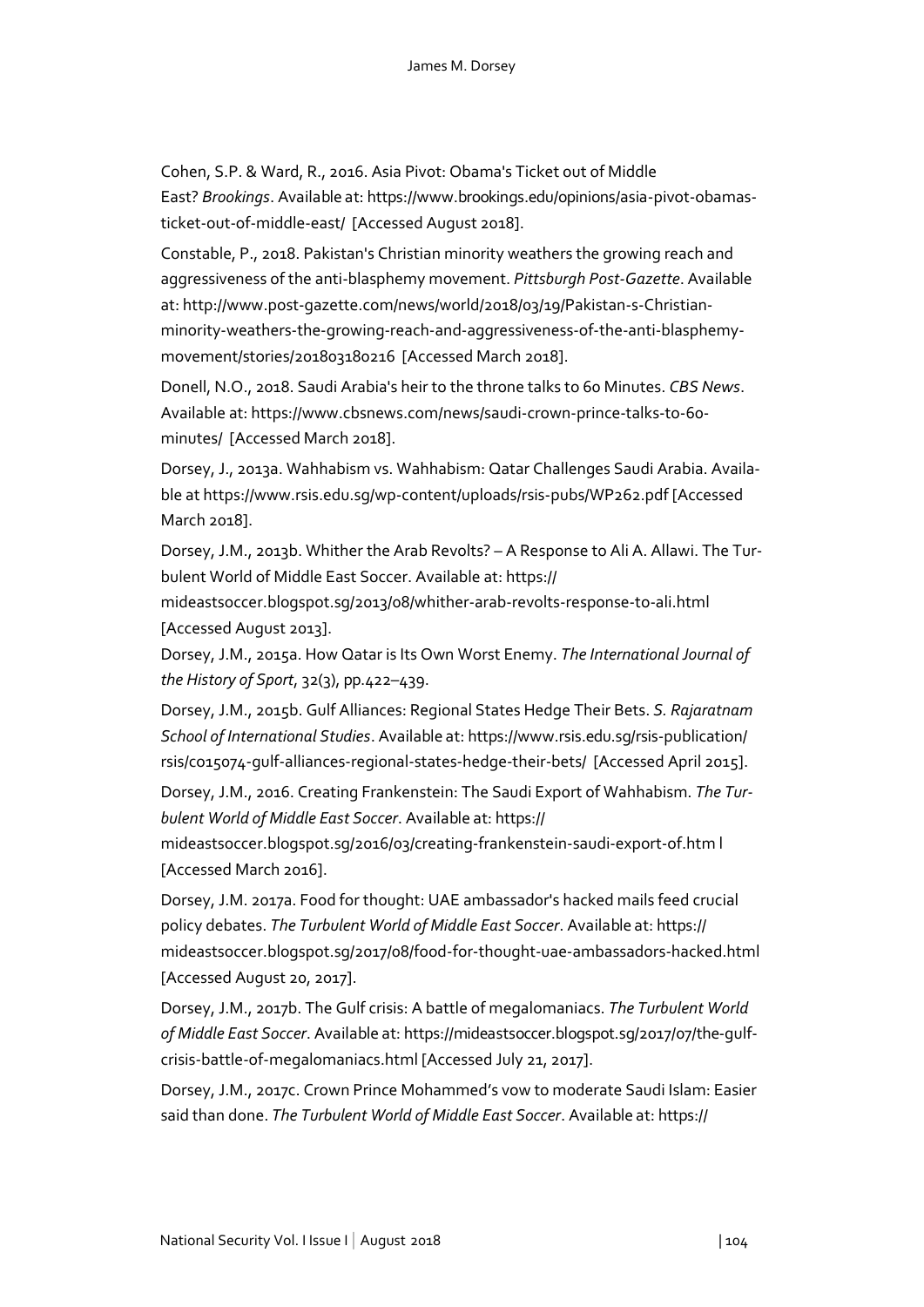mideastsoccer.blogspot.sg/search?q=cars&updated-max=2017-11-06T18:18:00 08:00&max-results=20&start=5&by-date=true [Accessed November 2018].

Dorsey, J.M., 2017d. Conflict in the Middle East threatens Pakistan and lynchpin of Chinas One Belt, One Road. *The Turbulent World of Middle East Soccer*. Available at: https://mideastsoccer.blogspot.sg/2017/05/conflict-in-middle-east-threatens.html [Accessed May 2018].

Dorsey, J.M., 2017e. Activists and Gulf crisis turn Qatar into potential model of social change. *The Turbulent World of Middle East Soccer*. Available at: http:// mideastsoccer.blogspot.com/2017/10/activists-and-gulf-crisis-turn-qatar.html [Accessed November 2017].

Dorsey, J.M., 2018a. Rolling back militancy: Bangladesh looks to Saudi in a twist of irony. *The Turbulent World of Middle East Soccer*. Available at: https:// mideastsoccer.blogspot.sg/2018/04/rolling-back-militancy-bangladesh-looks.html [Accessed April 2018].

Dorsey, J.M., 2018b. Saudi engagement in Iraq: The exception that confirms the rule? *The Turbulent World of Middle East Soccer*. Available at: https:// mideastsoccer.blogspot.sg/2018/04/saudi-engagement-in-iraq-exception-that.html [Accessed April 2018].

Dorsey, J.M., 2018c. The Saudi Export of Ultra-conservatism in the Era of MbS – an Update. *The Turbulent World of Middle East Soccer*. Available at: https:// mideastsoccer.blogspot.sg/2018/04/the-saudi-export-of-ultra-conservatism.html [Accessed April 2018].

Dorsey, J.M., 2018d. Valentine's Day pinpoints limits of Saudi prince's Islamic reform effort. *The Turbulent World of Middle East Soccer*. Available at: https:// mideastsoccer.blogspot.sg/2018/02/valentines-day-pinpoints-limits-of.html [Accessed February 2018].

Gavilan, J., 2017. LOOK BACK: The Aquino assassination. *Rappler*. Available at: https://www.rappler.com/newsbreak/iq/143594-look-back-ninoy-aquinoassassination [Accessed August 2017].

Goldberg, J., 2016. The Obama Doctrine. *The Atlantic*. Available at: https:// www.theatlantic.com/magazine/archive/2016/04/the-obama-doctrine/471525/ [Accessed May 2016].

Goldenberg, I. & Smith, J., 2017. U.S.-Russia Competition in the Middle East Is Back. *Foreign Policy*. Available at: http://foreignpolicy.com/2017/03/07/u-s-russiacompetition-in-the-middle-east-is-back/ [Accessed March 2017].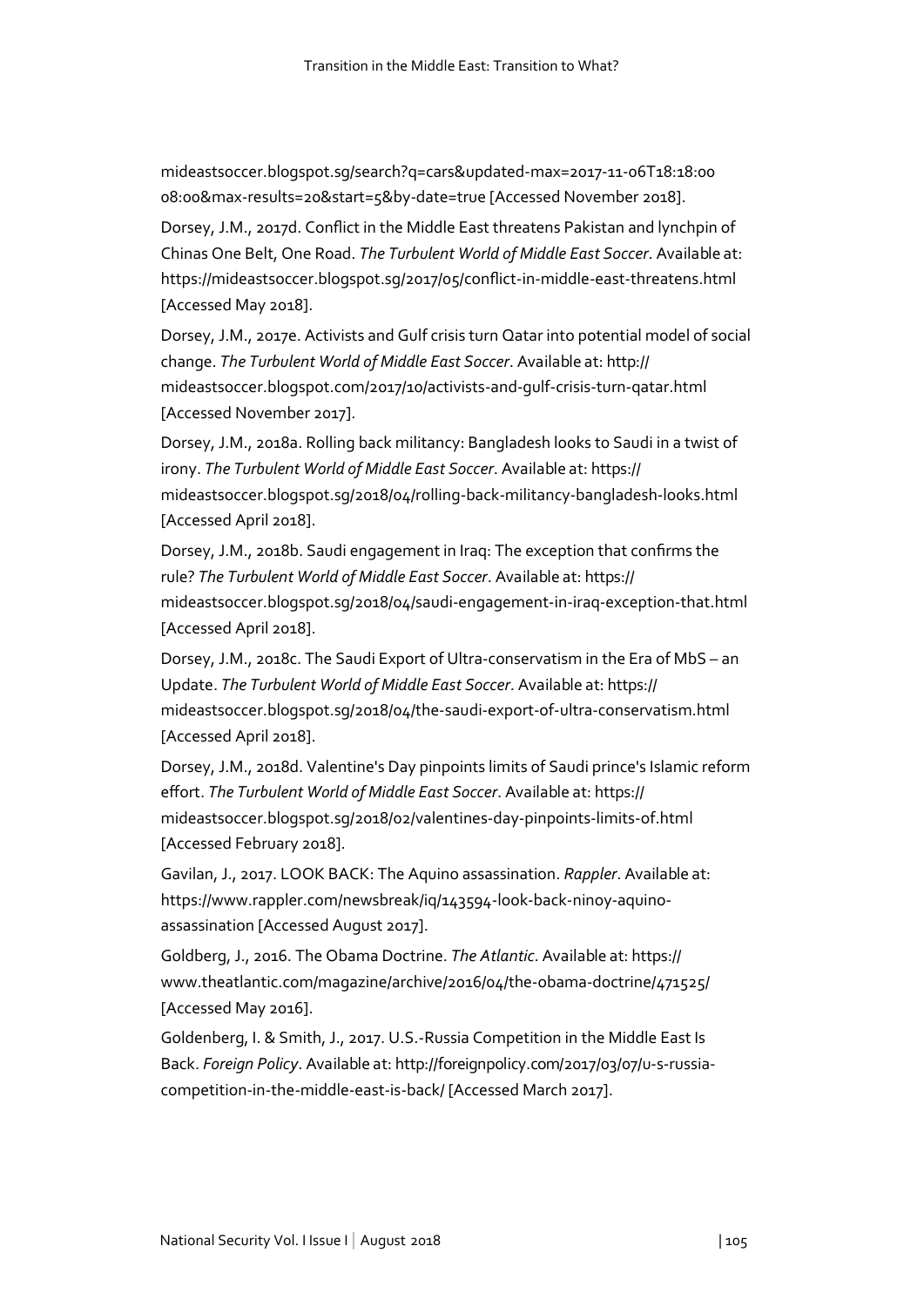Greenberg, M.R., Wechsler, W.F. & Wolosky, L.S., *Terrorist Finance*, Council of Foreign Relations. Available at: https://www.cfr.org/content/publications/attachments/ Terrorist\_Financing\_TF.pdf .

Hammer, J., 2017. Egypt: The New Dictatorship. *The New York Review of Books*. Available at: http://www.nybooks.com/articles/2017/06/08/egypt-the-new-dictatorship/ [Accessed June 2017].

Anon, 2017. Iran Turns to Europe to Shore Up Crude Exports. *Iran Review*. Available at: http://www.iranreview.org/content/Documents/Iran-Turns-to-Europe-to-Shore-Up-Crude-Exports.htm [Accessed December 2017].

Anon, 2018. *Iran's Priorities in a Turbulent Middle East*, International Crisis Group. Available at: https://d2071andvip0wj.cloudfront.net/184-iran-s-priorities-in-a-turbulentmiddle-east\_0.pdf.

Maclean, W., 2017. Glad to see Obama go, Gulf Arabs expect Trump to counter Iran. *Reuters*. Available at: https://www.reuters.com/article/us-usa-trump-gulf/glad-tosee-obama-go-gulf-arabs-expect-trump-to-counter-iran-idUSKBN1571VN [Accessed February 2017].

Mahmood, S., 2018. The Darker Side of India: Religious Vio-

lence. *www.counterpunch.org*. Available at: https://

www.counterpunch.org/2018/02/02/the-darker-side-of-india-religious-violence/ [Accessed February 2018].

Maza, C., 2017. Miss Saudi Arabia was forced to drop out of the Miss Arab World pageant due to online threats. *Newsweek*. Available at: http://www.newsweek.com/misssaudi-arabia-beauty-pageant-attacks-online-bullying-miss-arab-world-753511 [Accessed December 2017].

Michaelson, R., 2017. LGBT people in Egypt targeted in wave of arrests and violence. *The Guardian*. Available at: https://www.theguardian.com/world/2017/oct/08/ lgbt-people-egypt-targeted-wave-arrests-violence [Accessed October 2017].

Miles, H., 2017. Al-Jazeera, insurgent TV station that divides the Arab world, faces closure. *The Guardian*. Available at: https://www.theguardian.com/media/2017/jul/01/ demand-al-jazeera-closure-shows-how-much-enemies-fear-it [Accessed July 2017].

Moon, B.E., 2005. Can Iraq Democratize? How long will it take? authored by Moon, Bruce. *all academic Research*. Available at: http://citation.allacademic.com/meta/ p\_mla\_apa\_research\_citation/0/7/2/0/7/pages72078/p72078-1.php [Accessed April 2005].

Qatar, A., 2017. QATAR AIRWAYS ANNOUNCES ITS ACQUISITION OF 9.61% OF CA-THAY PACIFIC | Qatar Airways. *Annual Report 2017 | Qatar Airways*. Available at: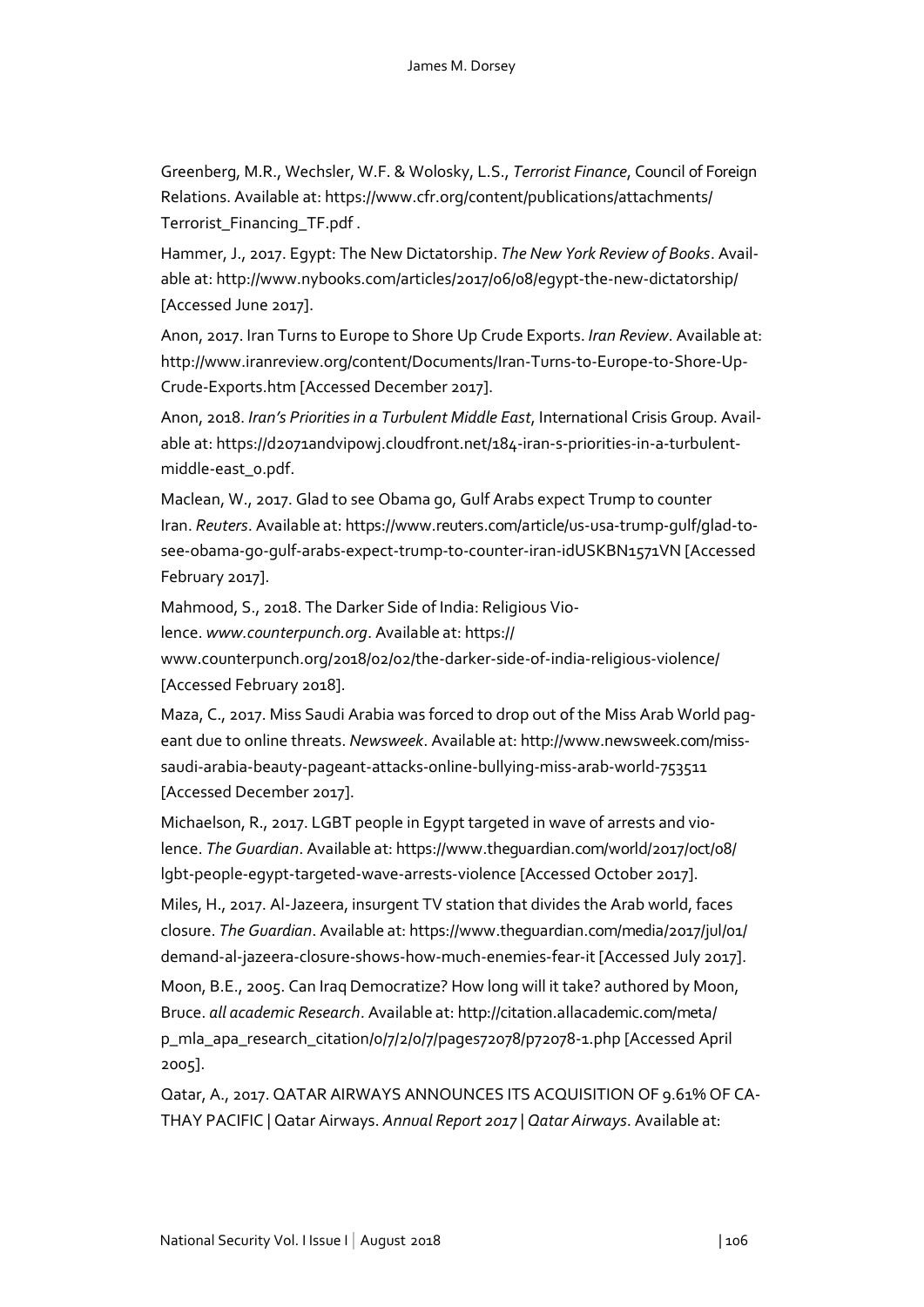https://www.qatarairways.com/en/press-releases/2017/nov/qatar-airways-announcesits-acquisition-of-9-61--of-cathay-pacif.html?activeTag=Press-releases [Accessed January 2018].

Hermesauto, 2017. Qatar Crisis: How the Gulf nation is responding to blockade by bigger neighbours. *The Straits Times*. Available at: http://www.straitstimes.com/world/ middle-east/qatar-crisis-how-the-gulf-nation-is-responding-to-blockade-by-biggerneighbours [Accessed July 2017].

Ram, H., 1996. Exporting Irans Islamic revolution: Steering a path between Pan‐Islam and nationalism. *Terrorism and Political Violence*, 8(2), pp.7–24.

Report, G.N., 2014. US document reveals cooperation between Washington and Brotherhood. *GulfNews*. Available at: http://gulfnews.com/news/mena/libya/usdocument-reveals-cooperation-between-washington-and-brotherhood-1.1349207 [Accessed June 2014].

Roberts, D.B., 2015. What does the summit between Barack Obama and Gulf leaders mean? *The Telegraph*. Available at: https://www.telegraph.co.uk/news/worldnews/ northamerica/usa/11605501/What-does-the-summit-between-Barack-Obama-and-Gulf-leaders-mean.html [Accessed May 2015].

Anon, 2015. Saudi 'has no problem with the Muslim Brotherhood'. *Middle East Monitor*. Available at: https://www.middleeastmonitor.com/20150212-saudi-has-noproblem-with-the-muslim-brotherhood/ [Accessed February 2015].

Anon, 2017. Saudi Arabia and Iraq to re-open border crossing after 27 years. *Reuters*. Available at: https://www.reuters.com/article/us-saudi-iraq-diplomacy/saudi-arabiaand-iraq-to-re-open-border-crossing-after-27-years-idUSKCN1AV11E [Accessed August 2017].

Anon, 2018. Saudi Arabia to Open Consulate in Iraqs Basra soon. *Asharq AL-awsat*. Available at: https://aawsat.com/english/home/article/1234451/saudi-arabia-openconsulate-iraqs-basra-soon [Accessed April 2018].

Anon, 2015. Saudi reopens Baghdad embassy after 25 years. *Al Arabiya English*. Available at: https://english.alarabiya.net/en/News/middle-east/2015/12/16/Saudi-reopens-Baghdad-embassy-after-25-years.html [Accessed December 2015].

Anon, 2018. Saudi women's fitness centre shut over 'indecent' video. *Global Village Space*. Available at: https://www.globalvillagespace.com/saudi-womens-fitness-centre -shut-over-indecent-video/?

utm\_source=mailpoet&utm\_medium=email&utm\_campaign=Global Village Space Newsletter [Accessed May 2018].